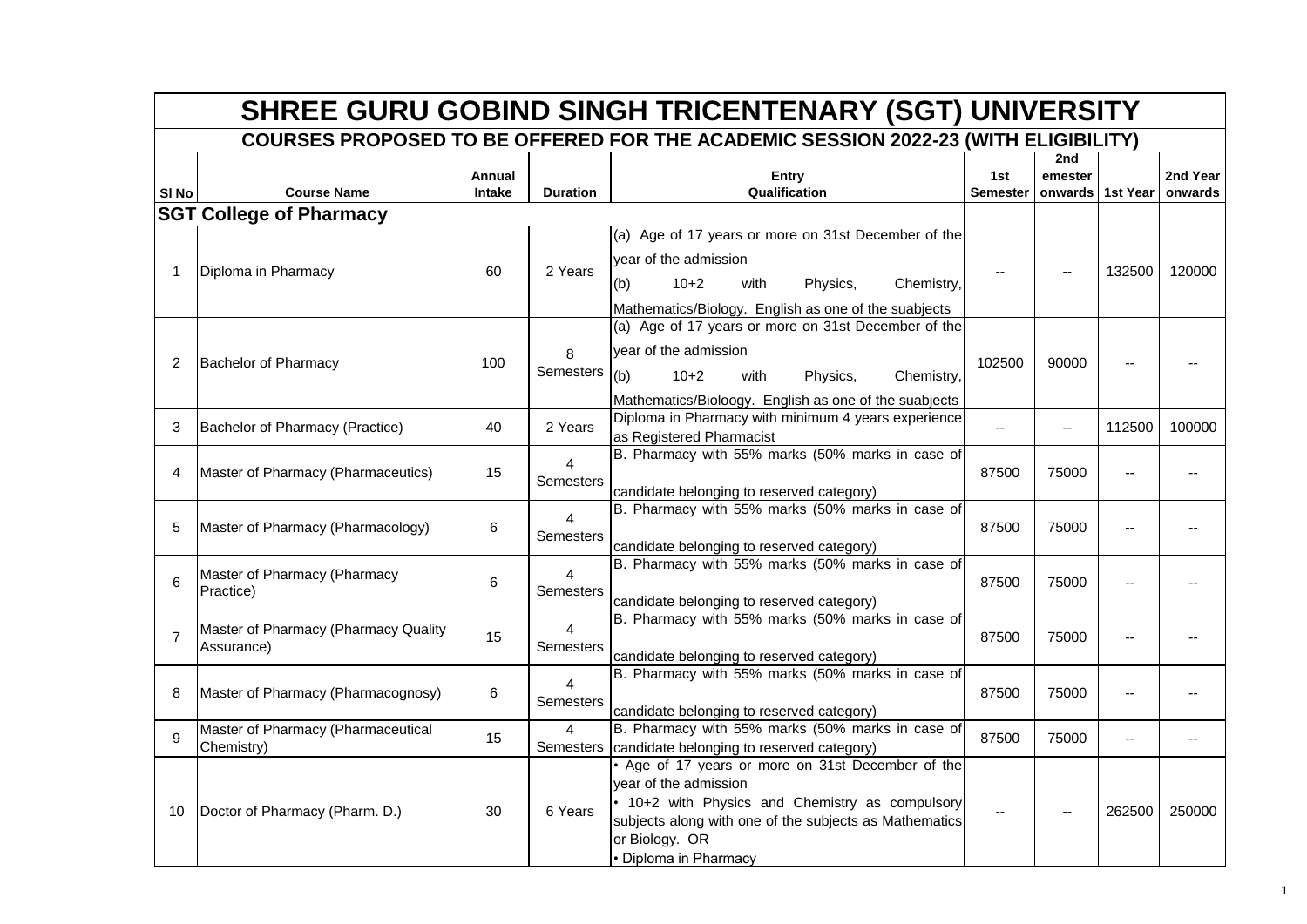|                  |                                                                  |               |                                           |                                                                                                                                                                                                                                                                  |                 | 2nd            |          |          |
|------------------|------------------------------------------------------------------|---------------|-------------------------------------------|------------------------------------------------------------------------------------------------------------------------------------------------------------------------------------------------------------------------------------------------------------------|-----------------|----------------|----------|----------|
|                  |                                                                  | Annual        |                                           | Entry                                                                                                                                                                                                                                                            | 1st             | emester        |          | 2nd Year |
| SI <sub>No</sub> | <b>Course Name</b><br>Doctor of Philosophy (Pharmacy)            | <b>Intake</b> | <b>Duration</b><br>3 Years                | Qualification<br>Master of Pharmacy with 55% marks                                                                                                                                                                                                               | <b>Semester</b> | onwards        | 1st Year | onwards  |
| 11               |                                                                  |               |                                           |                                                                                                                                                                                                                                                                  |                 | $\sim$         | 152500   | 150000   |
|                  | <b>Faculty of Indian Medical System</b>                          |               |                                           |                                                                                                                                                                                                                                                                  |                 |                |          |          |
| $\mathbf{1}$     | Bachelor of Ayurvedic Medicine &<br>Surgery                      | 100           | $4^{1/2}$ Years +<br>1 Year<br>internship | <b>NEET Qualified</b>                                                                                                                                                                                                                                            |                 |                |          |          |
|                  | <b>Faculty of Naturopathy &amp; Yogic Sciences</b>               |               |                                           |                                                                                                                                                                                                                                                                  |                 |                |          |          |
| $\mathbf{1}$     | Bachelor of Naturopathy & Yogic<br>Sciences                      | 40            | 1 Year<br>internship                      | $4\frac{1}{2}$ Years + 10+2 with 50% marks in Physics, Chemistry and<br>Biology taken together with English as one of the<br>subjects                                                                                                                            |                 |                | 82500    | 70000    |
|                  | <b>Faculty of Behavioural Sciences</b>                           |               |                                           |                                                                                                                                                                                                                                                                  |                 |                |          |          |
| $\mathbf 1$      | <b>Bachelor of Science (Clinical</b><br>Psychology)              | 100           | 6<br>Semesters                            | 10+2 with 50% marks in aggregate                                                                                                                                                                                                                                 | 62500           | 50000          |          |          |
| 2                | Bachelor of Arts (Hons.) (Psychology)                            | 30            | 6<br>Semesters                            | 10+2 with 50% marks in aggregate                                                                                                                                                                                                                                 | 62500           | 50000          |          |          |
|                  |                                                                  |               |                                           | Bachelor of Science/B.A. (Hons.) in                                                                                                                                                                                                                              |                 |                |          |          |
| 3                | Master of Science (Psychology -<br>Clinical/Counseling/Forensic) | 50            | 4<br>Semesters                            | Psychology/Bachelor of Science (Clinical Psychology)<br>with not less than 50% marks OR any other equivalent<br>graduate degree OR B.A./Bachelor of Science/B.<br>Com./B. Com. (Hons.)/Bachelor of Science (Home<br>Science) with minimum 55% marks in aggregate | 62500           | 50000          |          |          |
| $\overline{4}$   | Master of Philosophy (Clinical<br>Psychology)                    | 10            | 2 Years                                   | MA/Master of Science. (Psychology) from a university<br>recognized by the UGC with 55% marks in aggregate.<br>For SC/ST category, with minimum 50% marks in<br>aggregate is essential as per RCI                                                                 |                 |                | 312500   | 300000   |
| 5                | Professional Diploma in Clinical<br>Psychology                   | 16            | 1 Year                                    | MA/Master of Science. (Psychology) from a university<br>recognized by the UGC with 55% marks in aggregate.<br>For SC/ST category, with minimum 50% marks in<br>aggregate is essential as per RCI                                                                 |                 |                | 262500   |          |
| 6                | Doctor of Philosophy<br>(Clinical/Counseling Psychology)         |               | 3 Years                                   | Masters Degree in Psychology/Clinical Psychology with<br>minimum 55% marks                                                                                                                                                                                       |                 | $\overline{a}$ | 152500   | 150000   |
|                  | <b>Faculty of Physiotherapy</b>                                  |               |                                           |                                                                                                                                                                                                                                                                  |                 |                |          |          |
| -1               | Bachelor of Physiotherapy                                        | 120           | 4 Years +<br>6 Months<br>Internship       | Age of 17 years or more on 31st December of the<br>year of admission.<br>• 10+2 with 50% marks in Physics, Chemistry, Biology<br>and English taken together                                                                                                      |                 |                | 162500   | 150000   |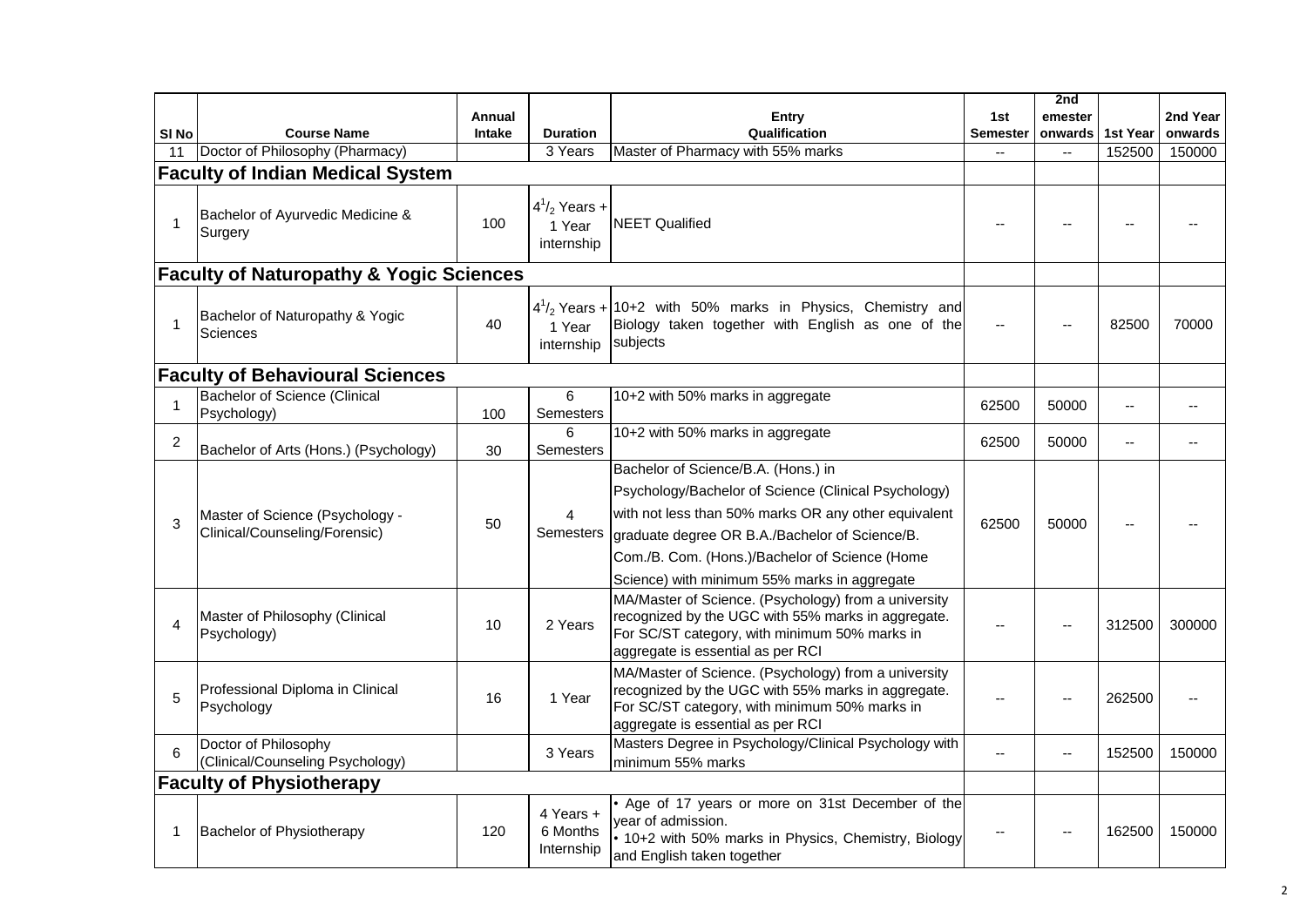|                  |                                                                                                                                                 |        |                 |                                                                                                                                                                                                                                                                                                                                                                                                                                                                                                                                                                                                                                                                                                                                                                                                                                                 |                 | 2nd                 |          |          |
|------------------|-------------------------------------------------------------------------------------------------------------------------------------------------|--------|-----------------|-------------------------------------------------------------------------------------------------------------------------------------------------------------------------------------------------------------------------------------------------------------------------------------------------------------------------------------------------------------------------------------------------------------------------------------------------------------------------------------------------------------------------------------------------------------------------------------------------------------------------------------------------------------------------------------------------------------------------------------------------------------------------------------------------------------------------------------------------|-----------------|---------------------|----------|----------|
|                  |                                                                                                                                                 | Annual |                 | <b>Entry</b>                                                                                                                                                                                                                                                                                                                                                                                                                                                                                                                                                                                                                                                                                                                                                                                                                                    | 1st             | emester             |          | 2nd Year |
| SI <sub>No</sub> | <b>Course Name</b>                                                                                                                              | Intake | <b>Duration</b> | Qualification                                                                                                                                                                                                                                                                                                                                                                                                                                                                                                                                                                                                                                                                                                                                                                                                                                   | <b>Semester</b> | onwards             | 1st Year | onwards  |
| $\overline{2}$   | Master of Physiotherapy<br>[Cardiopulmonary, Neurology,<br>Orthopedics, Sports, Community<br>Rehabilitation, Obstetrics &<br><b>Gynaecology</b> | 50     | 2 Years         | Bachelor of Physiotherapy with 50% marks                                                                                                                                                                                                                                                                                                                                                                                                                                                                                                                                                                                                                                                                                                                                                                                                        |                 |                     | 132500   | 120000   |
| 3                | Doctor of Philosophy (Physiotherapy -<br>Cardiopulmonary)                                                                                       |        | 3 Years         | Masters of Physiotherapy in concerned specialization<br>with 55% marks                                                                                                                                                                                                                                                                                                                                                                                                                                                                                                                                                                                                                                                                                                                                                                          | $\overline{a}$  | --                  | 152500   | 150000   |
| 4                | Doctor of Philosophy (Physiotherapy -<br>Orthopedics)                                                                                           |        | 3 Years         | Masters of Physiotherapy in concerned specialization<br>with 55% marks                                                                                                                                                                                                                                                                                                                                                                                                                                                                                                                                                                                                                                                                                                                                                                          | $-1$            | $-$                 | 152500   | 150000   |
| 5                | Doctor of Philosophy (Physiotherapy -<br>Neurology)                                                                                             |        | 3 Years         | Masters of Physiotherapy in concerned specialization<br>with 55% marks                                                                                                                                                                                                                                                                                                                                                                                                                                                                                                                                                                                                                                                                                                                                                                          | $-$             | --                  | 152500   | 150000   |
| 6                | Doctor of Philosophy (Physiotherapy -<br>Sports)                                                                                                |        | 3 Years         | Masters of Physiotherapy in concerned specialization<br>with 55% marks                                                                                                                                                                                                                                                                                                                                                                                                                                                                                                                                                                                                                                                                                                                                                                          | $- -$           | -−                  | 152500   | 150000   |
|                  | <b>Faculty of Nursing</b>                                                                                                                       |        |                 |                                                                                                                                                                                                                                                                                                                                                                                                                                                                                                                                                                                                                                                                                                                                                                                                                                                 |                 |                     |          |          |
|                  | <b>General Nursing &amp; Midwifery</b>                                                                                                          | 100    | 3 Years         |                                                                                                                                                                                                                                                                                                                                                                                                                                                                                                                                                                                                                                                                                                                                                                                                                                                 |                 | As per Govt. orders |          |          |
| $\overline{2}$   | <b>Auxiliary Nursing Midwifery</b>                                                                                                              | 40     |                 |                                                                                                                                                                                                                                                                                                                                                                                                                                                                                                                                                                                                                                                                                                                                                                                                                                                 |                 | As per Govt. orders |          |          |
| 3                | Bachelor of Science (Nursing) (Basic)                                                                                                           | 100    | 8<br>Semesters  | . Age of 17 years or more on 31st December of the<br>year of admission.<br>• 10+2 with 45% marks in Physics, Chemistry, Biology<br>and English.<br>• Candidate should be medically fit.                                                                                                                                                                                                                                                                                                                                                                                                                                                                                                                                                                                                                                                         |                 |                     |          |          |
| 4                | Bachelor of Science (Post Basic<br>Nursing)                                                                                                     | 50     | 2 years         | $\cdot$ 10+2<br>. Those who have done 10+1 in or before 1986, will be<br>eligible for admission.<br>· Diploma in General Nursing and Midwifery from a<br>recognized Board/University and registered as<br>R.N.R.M. with the State Nurses Registration Council. A<br>male nurse, trained before the implementation of the<br>new integrated course besides being registered as a<br>nurse with State Nurses Registration Council, shall<br>produce evidence of training approved by Indian<br>Nursing Council for a similar duration in lieu of<br>midwifery in any one of the areas: O.T. Techniques/<br>Ophthalmic Nursing/ Leprosy Nursing/ TB Nursing/<br>Psychiatric Nursing/ Neurological and Neuro surgical<br>Nursing/ Community Health Nursing/Cancer Nursing/<br><b>Orthopedic Nursing</b><br>• The candidate should be medically fit. |                 |                     | 112500   | 100000   |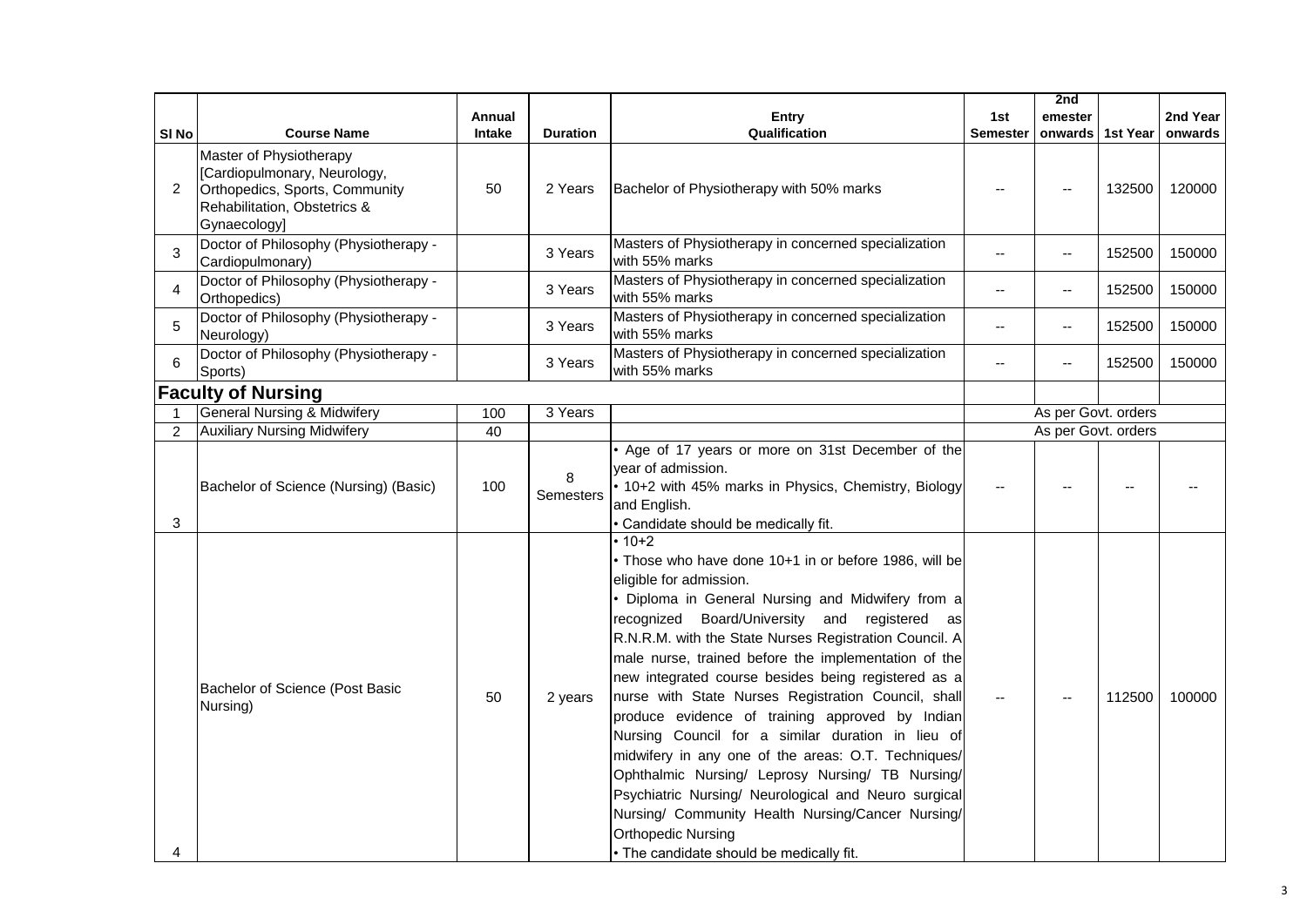|                |                                                                                                                                                                                                                     |        |                 |                                                                                                                                                                                                                                                                                                                                                                                                                               |                 | 2nd                                           |          |          |
|----------------|---------------------------------------------------------------------------------------------------------------------------------------------------------------------------------------------------------------------|--------|-----------------|-------------------------------------------------------------------------------------------------------------------------------------------------------------------------------------------------------------------------------------------------------------------------------------------------------------------------------------------------------------------------------------------------------------------------------|-----------------|-----------------------------------------------|----------|----------|
|                |                                                                                                                                                                                                                     | Annual |                 | Entry                                                                                                                                                                                                                                                                                                                                                                                                                         | 1st             | emester                                       |          | 2nd Year |
| SI No          | <b>Course Name</b>                                                                                                                                                                                                  | Intake | <b>Duration</b> | Qualification                                                                                                                                                                                                                                                                                                                                                                                                                 | <b>Semester</b> | onwards                                       | 1st Year | onwards  |
| 5              | Master of Science. (Nursing) (Nurse<br>Practitioner in Critical Care)                                                                                                                                               | 10     | 2 Years         | Registered Bachelor of Science Nurse with 55%<br>aggregate marks and with a minimum of one year<br>Clinical Experience, preferably in any Critical Care                                                                                                                                                                                                                                                                       |                 |                                               | 212500   | 200000   |
| 6              | Master of Science (Nursing)<br>[Obstetric & Gynaecological Nursing,<br>Chiled Health (Paediatric) Nursing,<br>Mental Health (Psychiatric) Nursing,<br>Medical Surgical Nursing, Community<br><b>Health Nursing]</b> | 30     | 2 Years         | Candiate should be a registered Nurse and<br>Registered Midwife or equivalent with any State<br>Nursing Council.<br>Bachelor of Science Nursing/Bachelor of Science<br>Hons. Nursing/Post Basic Bachelor of Science Nursing<br>with 55% marks.<br>· Minimum one year work experience after Bachelor of<br>Science Nursing. OR<br>· Minimum one year work experience prior or after Post<br>Basic Bachelor of Science Nursing. |                 |                                               | 162500   | 150000   |
| $\overline{7}$ | Doctor of Philosophy (Nursing)                                                                                                                                                                                      |        | 3 Years         | Master of Science (Nursing) with 55% marks                                                                                                                                                                                                                                                                                                                                                                                    |                 | $\mathord{\hspace{1pt}\text{--}\hspace{1pt}}$ | 152500   | 150000   |
|                | <b>Faculty of Allied Health Sciences</b>                                                                                                                                                                            |        |                 |                                                                                                                                                                                                                                                                                                                                                                                                                               |                 |                                               |          |          |
| 1              | Bachelor of Science (Neuro-physiology<br>Technology)                                                                                                                                                                | 15     | 6<br>Semesters  | 10+2 with 45% marks (40% in case of SC candidates of<br>Haryana State) in Physics, Chemistry and Biology<br>taken together. English as one of the subject.<br>Lateral entry : Passed two years Diploma in NPT after<br>12th standard.                                                                                                                                                                                         | 62500           | 50000                                         |          |          |
| $\overline{2}$ | Bachelor of Science (Medical Laboratory<br>Technology)                                                                                                                                                              | 40     | 6<br>Semesters  | 10+2 with 45% marks (40% in case of SC candidates of<br>Haryana State) in Physics, Chemistry and Biology<br>taken together. English as one of the subject.<br>Later entry : Passed two years Diploma in MLT after<br>12th standard or three years Diploma in MLT after 10th<br>standard                                                                                                                                       | 62500           | 50000                                         |          |          |
| 3              | Bachelor of Science (Operation Theater<br>Technology)                                                                                                                                                               | 35     | 6<br>Semesters  | 10+2 pass with 45% marks (40% in case of SC<br>candidates of Haryana State) in Physics, Chemistry<br>and Biology taken together. English as one of the<br>subject.<br>Later entry : Passed two years Diploma in OTT after<br>12th standard                                                                                                                                                                                    | 62500           | 50000                                         |          |          |
| 4              | Bachelor of Science (Microbiology)                                                                                                                                                                                  | 40     | 6<br>Semesters  | 10+2 pass with 45% marks (40% in case of SC<br>candidates of Haryana State) in Physics, Chemistry<br>and Biology/Mathematiics taken together. English as<br>one of the subject.                                                                                                                                                                                                                                               | 62500           | 50000                                         |          |          |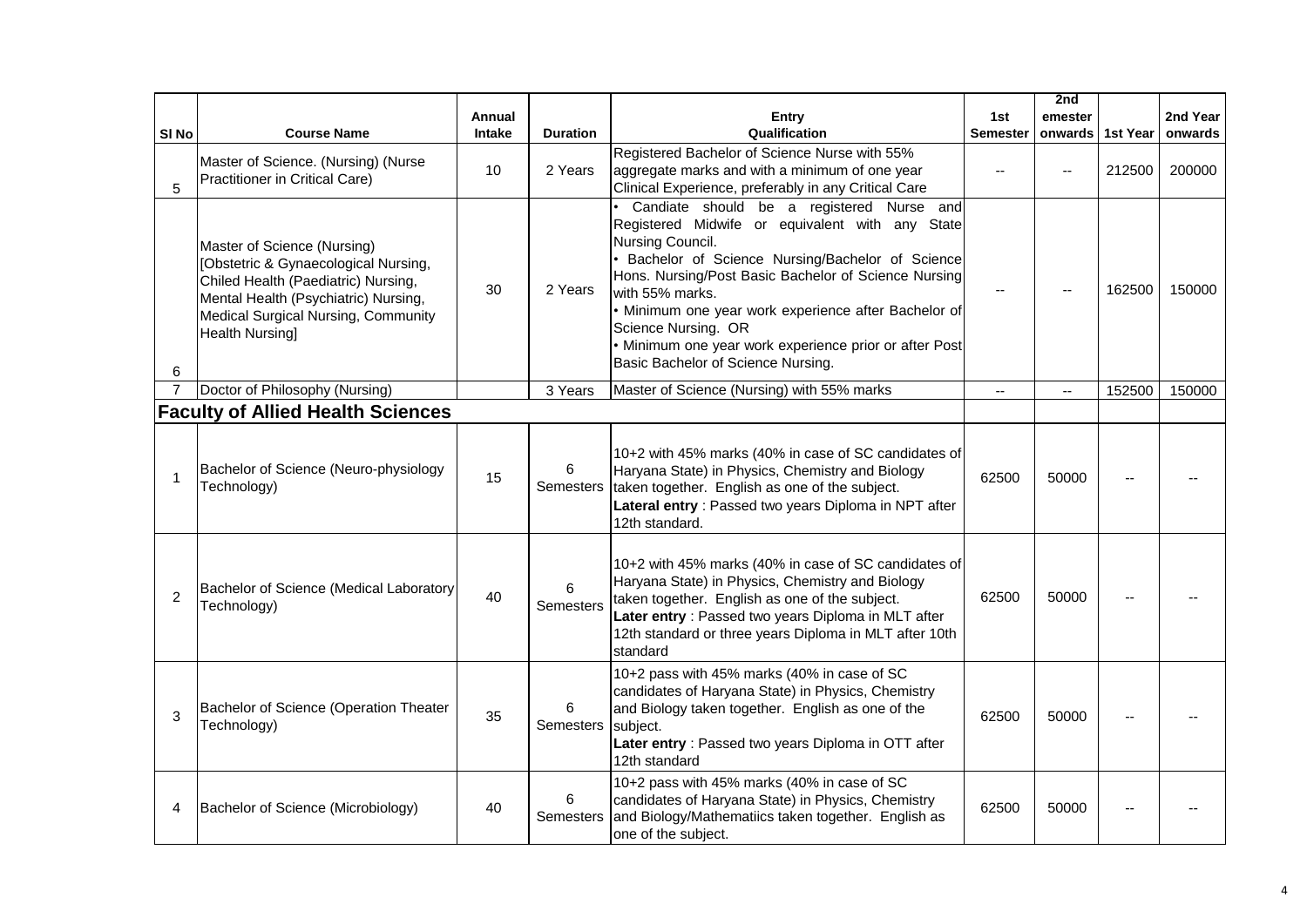|                  |                                                   |        |                                                    |                                                                                                                                                                                                                                                                                                                                       |                 | 2nd              |          |
|------------------|---------------------------------------------------|--------|----------------------------------------------------|---------------------------------------------------------------------------------------------------------------------------------------------------------------------------------------------------------------------------------------------------------------------------------------------------------------------------------------|-----------------|------------------|----------|
|                  |                                                   | Annual |                                                    | Entry                                                                                                                                                                                                                                                                                                                                 | 1st             | emester          | 2nd Year |
| SI <sub>No</sub> | <b>Course Name</b>                                | Intake | <b>Duration</b>                                    | Qualification                                                                                                                                                                                                                                                                                                                         | <b>Semester</b> | onwards 1st Year | onwards  |
| 5                | Bachelor of Science (Nutrition &<br>Dietetics)    | 40     | 6<br><b>Semesters</b>                              | 10+2 pass with 45% marks (40% in case of SC<br>candidates of Haryana State) in Physics, Chemistry<br>and Biology/Mathematics taken together. English as<br>one of the subject.                                                                                                                                                        | 62500           | 50000            |          |
| 6                | <b>Bachelor of Optometry</b>                      | 30     | 8<br><b>Semesters</b><br>(Including<br>Internship) | 10+2 with 45% marks (40% in case of SC candidates of<br>Haryana State) in Physics, Chemistry and<br>Biology/Mathematics taken together. English as one of<br>the subject.<br>Lateral entry: Passed two years Diploma in Optometry<br>after 12th standard                                                                              | 62500           | 50000            |          |
| $\overline{7}$   | Bachelor of Science (Radio-Imaging<br>Technology) | 60     | 6<br><b>Semesters</b>                              | 10+2 with 45% marks (40% in case of SC candidates of<br>Haryana State) in Physics, Chemistry and<br>Biology/Mathematics taken together. English as one of<br>the subject.<br>Lateral Entry: Passed two years Diploma in RIT after<br>12th standard                                                                                    | 77500           | 65000            |          |
| 8                | Bachelor of Science (Cardiac Care<br>Technology)  | 30     | 6<br>Semesters<br>$+$<br>1 Year<br>internship      | 10+2 with 45% marks (40% in case of SC candidates of<br>Haryana State) in Physics, Chemistry and Biology<br>taken together. English as one of the subject.<br>Lateral entry : Must have passed two years Diploma in<br>Cardiac Care Technology/Renal Dialysis<br>Technology/Perfusion Technology or quivalent after<br>12th standard. | 72500           | 60000            |          |
| 9                | Bachelor of Science (Perfusion<br>Technology)     | 30     | 6<br>Semesters<br>$+$<br>1 Year<br>internship      | 10+2 with 45% marks (40% in case of SC candidates of<br>Haryana State) in Physics, Chemistry and Biology<br>taken together. English as one of the subject.<br>Lateral entry : Must have passed two years Diploma in<br>Cardiac Care Technology/Renal Dialysis<br>Technology/Perfusion Technology or quivalent after<br>12th standard. | 72500           | 60000            |          |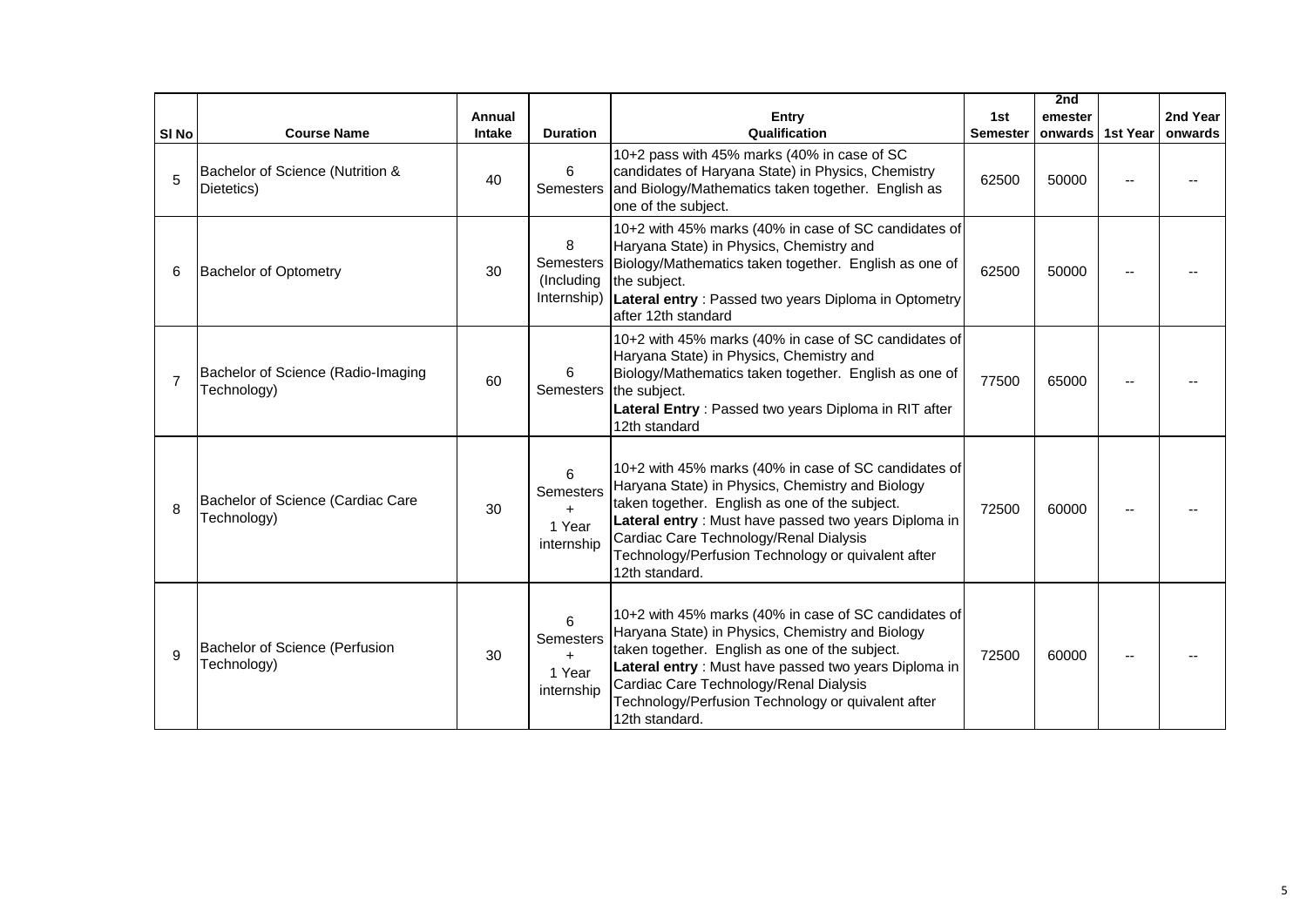|       |                                                                                               |               |                                               |                                                                                                                                                                                                                                                                                                                                                                                                                                                                                                                    |                 | 2nd     |                          |          |
|-------|-----------------------------------------------------------------------------------------------|---------------|-----------------------------------------------|--------------------------------------------------------------------------------------------------------------------------------------------------------------------------------------------------------------------------------------------------------------------------------------------------------------------------------------------------------------------------------------------------------------------------------------------------------------------------------------------------------------------|-----------------|---------|--------------------------|----------|
|       |                                                                                               | Annual        |                                               | Entry                                                                                                                                                                                                                                                                                                                                                                                                                                                                                                              | 1st             | emester |                          | 2nd Year |
| SI No | <b>Course Name</b>                                                                            | <b>Intake</b> | <b>Duration</b>                               | Qualification                                                                                                                                                                                                                                                                                                                                                                                                                                                                                                      | <b>Semester</b> | onwards | 1st Year                 | onwards  |
| 10    | Bachelor of Science (Renal Dialysis<br>Technology)                                            | 20            | 6<br>Semesters<br>$+$<br>1 Year<br>internship | 10+2 with 45% marks (40% in case of SC candidates of<br>Haryana State) in Physics, Chemistry and Biology<br>taken together. English as one of the subject.<br>Lateral entry : Must have passed two years Diploma in<br>Cardiac Care Technology/Renal Dialysis<br>Technology/Perfusion Technology or quivalent after<br>12th standard.                                                                                                                                                                              | 72500           | 60000   |                          |          |
| 11    | Bachelor in Audiology & Speech -<br>Language Pathology                                        | 20            | 8<br><b>Semesters</b>                         | 10+2 with 50% marks in Physics, Chemistry, Biology<br>and any one subject as Mathematics, Computer<br>Science, Statistics, Electronics, Psychology subject                                                                                                                                                                                                                                                                                                                                                         | 100000          | 87500   |                          |          |
| 12    | Master of Science (Nutrition & Dietetics)<br>[Clinical Nutrition, Public Health<br>Nutrition] | 20            | 4<br>Semesters                                | &<br>Bachelor<br>οf<br>Science<br>(Food<br>Science<br>&<br>Nutrition)/Bachelor<br>Science<br>(Nutrition<br>of<br>Dietetics)/Bachelor<br>Science<br>of<br>(Applied<br>Nutrition)/Bachelor<br>of<br>Science<br>(Home<br>Science)/Bachelor of Science (Biochemistry)/Bachelor<br>of Science with PG Diploma in Nutrition & Dietetics OR<br>Bachelor of Science (Life Sciences/Biosciences) with<br>Biochemistry & Food & Nutrition as one of the<br>subject/paper OR any other equivalent & relevant<br>qualification | 62500           | 50000   |                          |          |
| 13    | Master of Science. (Medical Laboratory<br>Technology)<br>[Biochemistry, Microbiology]         | 20            | 4<br><b>Semesters</b>                         | Bachelor of Science (MLT)/Bachelor of Science<br>(Nursing)/Bachelor<br>B. Tech.<br>of<br>Science<br>OR<br>(Biotechnology)/<br>Bachelor<br>of<br>Science<br>(Microbiology)/Bachelor<br>of<br>Science<br>(Biochemistry)/Bachelor<br>of<br>(Life<br>Science<br>Sciences)/Bachelor of Science (Biological Sciences)<br>with Biochemistry or Microbiology or Pathology as one<br>of the subject or equivalent and relevant course                                                                                       | 62500           | 50000   |                          |          |
| 14    | Master of Science (Anaesthesia &<br>Operation Theater Technology)                             | 10            | $\overline{4}$<br><b>Semesters</b>            | Must have passed Bachelor of Science<br>OTT/Anesthesia Technology or equivalent degree                                                                                                                                                                                                                                                                                                                                                                                                                             | 62500           | 50000   | $\overline{\phantom{a}}$ |          |
| 15    | Master of Science (Radio-Imaging<br>Technology)                                               | 40            | $\overline{4}$<br><b>Semesters</b>            | Bachelor of Science RIT or equivalent degree                                                                                                                                                                                                                                                                                                                                                                                                                                                                       | 62500           | 50000   | $-$                      |          |
| 16    | Master of Science (Microbiology)                                                              | 25            | 4<br><b>Semesters</b>                         | Bachelor of Science (Microbiology)/Bachelor of Science<br>(Biological Sciences)/Bachelor of Science (Life<br>Sciences)/ Bachelor of Science Or B. Tech.<br>(Biotechnology)/Bachelor of Science (MLT)Bachelor of<br>Science (Nursing) or any other relevant qualification                                                                                                                                                                                                                                           | 62500           | 50000   |                          |          |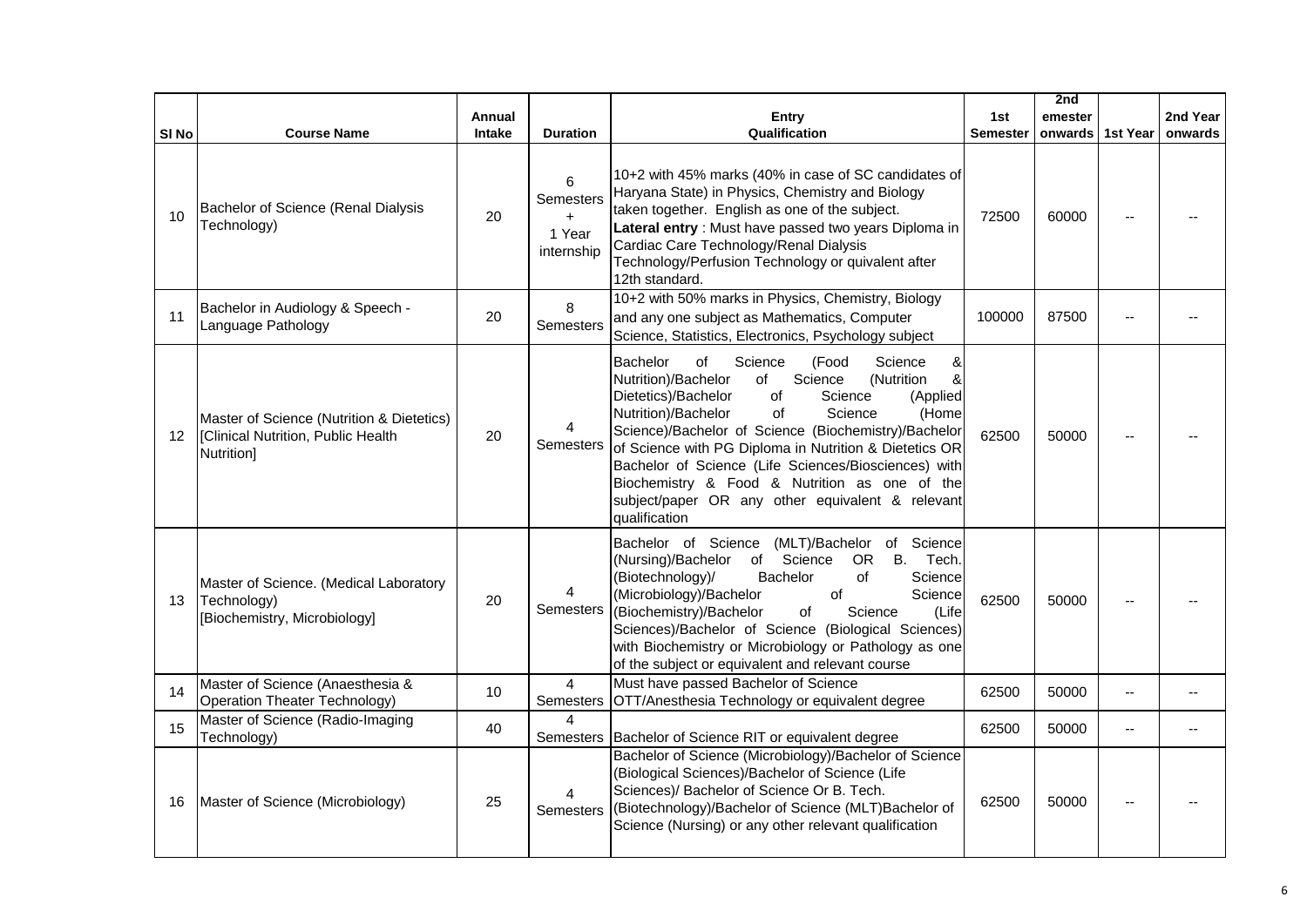|                  |                                                                  |               |                                              |                                                                                                                                                                                                                                                                        |                 | 2nd                      |                |          |
|------------------|------------------------------------------------------------------|---------------|----------------------------------------------|------------------------------------------------------------------------------------------------------------------------------------------------------------------------------------------------------------------------------------------------------------------------|-----------------|--------------------------|----------------|----------|
|                  |                                                                  | <b>Annual</b> |                                              | <b>Entry</b>                                                                                                                                                                                                                                                           | 1st             | emester                  |                | 2nd Year |
| SI <sub>No</sub> | <b>Course Name</b>                                               | Intake        | <b>Duration</b>                              | Qualification                                                                                                                                                                                                                                                          | <b>Semester</b> | onwards                  | 1st Year       | onwards  |
| 17               | Master of Science (Molecular Biology &<br>Molecular Diagnostics) | 10            | $\overline{4}$<br><b>Semesters</b>           | Must have passed B. Sc. In any branch of Life<br>Sciences/MLT/B. Tech. (Biotechnology/B. Sc.<br>(Agriculture)/B. Pharm. Or any other equivalent degree<br>with Life Science Subjects                                                                                   | 62500           | 50000                    |                |          |
| 18               | Master of Science (Neurosciences &<br>Neurotechnology)           | 10            | 4<br><b>Semesters</b>                        | Must have passed B. Sc./B. Tech. in fields of Life<br>Sciences/Biomedical Sciences/Applied or Allied<br>Sciences/B. Voc./BPT/B. Pharm. Or related subject<br>having studied biology at 10+2 level                                                                      | 62500           | 50000                    |                |          |
| 19               | Master of Science (Bio-Technology &<br>Bio-Informatics)          | 10            | $\overline{4}$<br><b>Semesters</b>           | B. Sc. In any area of Life Sciences/Physical Science                                                                                                                                                                                                                   | 62500           | 50000                    | $\overline{a}$ |          |
| 20               | Master of Optometry                                              | 10            | $\overline{4}$                               | Semesters   Bachelor of Optometry with 50% marks                                                                                                                                                                                                                       | 62500           | 50000                    | $-$            | --       |
| 21               | Doctor of Philosophy (Microbiology)                              |               | 3 Years                                      | Master of Science. (Microbiology) with 55% marks                                                                                                                                                                                                                       | ωú,             | $\omega_{\rm m}$         | 152500         | 150000   |
| 22               | Doctor of Philosophy (Nutrition &<br>Dietetics)                  |               | 3 Years                                      | Master of Science. (Nutrition & Dietetics) with 55%<br>marks                                                                                                                                                                                                           | $-$             | $\mathbf{u}$             | 152500         | 150000   |
| 23               | Doctor of Philosophy (Neuro-Sciences)                            |               | 3 Years                                      | Master of Science (Neuro-Sciences)/Physiology/Life<br>Sciences with 55% marks                                                                                                                                                                                          | $\overline{a}$  | $\overline{\phantom{a}}$ | 152500         | 150000   |
| 24               | Doctor of Philosophy (Biochemistry)                              |               | 3 Years                                      | Master of Science (Biocheistry)/Life Sciences with 55%<br>marks                                                                                                                                                                                                        |                 | $\overline{\phantom{a}}$ | 152500         | 150000   |
| 25               | Doctor of Philosophy (Radio-Imaging<br>Technology)               |               | 3 Years                                      | Master of Science (Radio-Imaging Technology) with<br>55% marks                                                                                                                                                                                                         |                 | $\overline{\phantom{a}}$ | 152500         | 150000   |
|                  | <b>Faculty of Medicine &amp; Health Sciences</b>                 |               |                                              |                                                                                                                                                                                                                                                                        |                 |                          |                |          |
| $\mathbf{1}$     | Bachelor of Medicine and Bachelor of<br>Surgery                  | 150           | $4^{1}/_{2}$ Years +<br>1 Year<br>internship | <b>NEET Qualified</b>                                                                                                                                                                                                                                                  |                 | $-$                      |                |          |
| 2                | Master of Public Health                                          | 10            | 4<br><b>Semesters</b>                        | of Health<br>discipline<br>Grduate<br>degree<br>in<br>any<br>Sciences/Life<br>Sciences/Allied<br>Health<br>Sciences/Statistics/Biostatistics/<br>Demography/Population Studies/Nutrition/ Sociology/<br>Psychology/Anthropology/Social Works with atleast<br>50% marks | 75000           | 62500                    |                |          |
| 3                | Master of Science (Medical Anatomy)                              | 3             | 3 Years                                      | B.Sc. Life Sciences or MBBS, BDS, BPT, BAMS,<br><b>BHMS</b>                                                                                                                                                                                                            | 62500           | 50000                    | $\overline{a}$ |          |
| 4                | Master of Science (Medical<br>Biochemistry)                      | 5             | 3 Years                                      | B.Sc. Life Sciences or MBBS, BDS, BPT, BAMS,<br><b>BHMS</b>                                                                                                                                                                                                            | 62500           | 50000                    | --             |          |
| 5                | Master of Science (Medical<br>Microbiology)                      | 10            | 3 Years                                      | B.Sc. Life Sciences or MBBS, BDS, BPT, BAMS,<br><b>BHMS</b>                                                                                                                                                                                                            | 62500           | 50000                    | $-$            |          |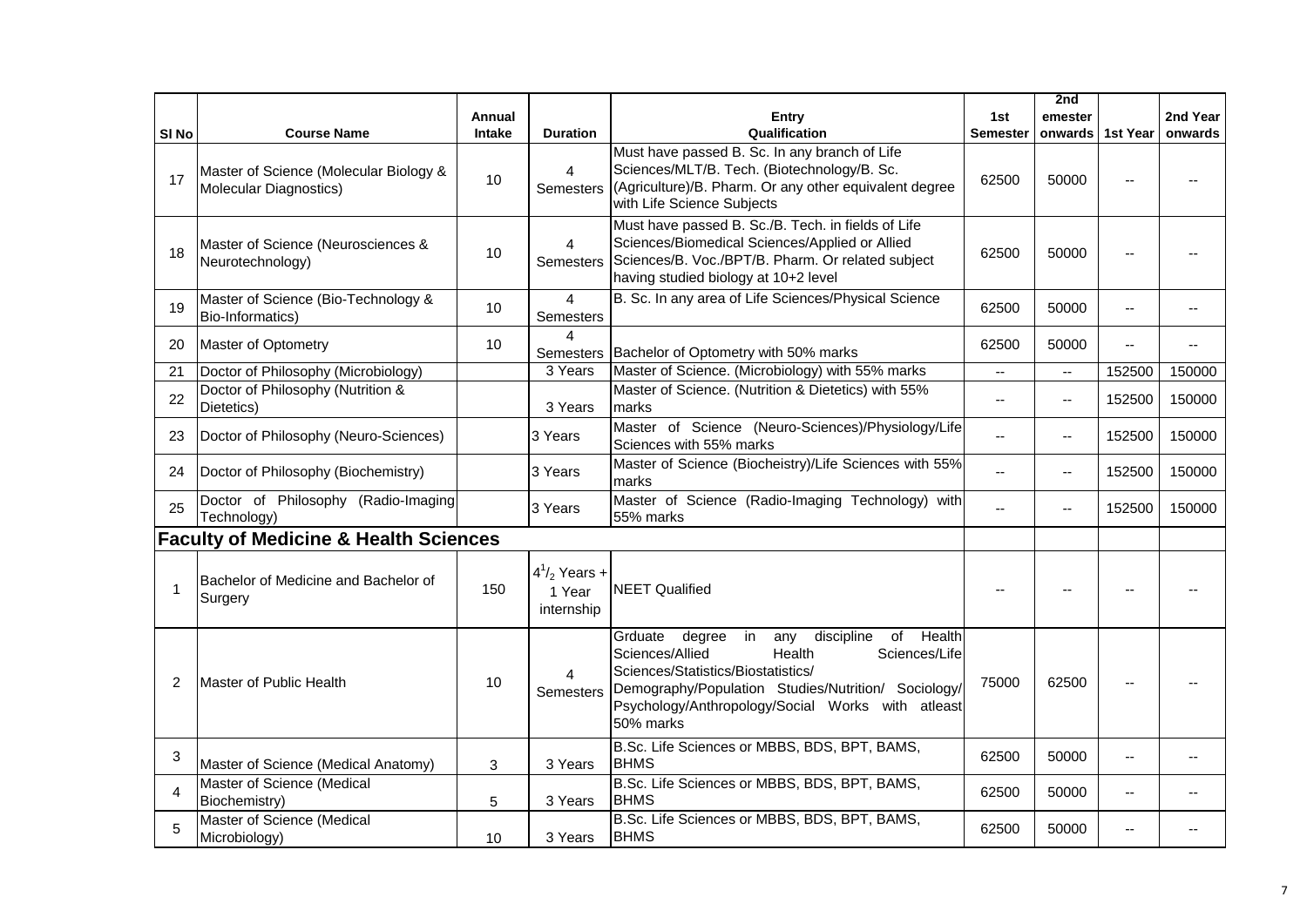|                  |                                        | Annual           |                 | <b>Entry</b>                                       | 1st                      | 2nd<br>emester           |                          | 2nd Year       |
|------------------|----------------------------------------|------------------|-----------------|----------------------------------------------------|--------------------------|--------------------------|--------------------------|----------------|
| SI <sub>No</sub> | <b>Course Name</b>                     | Intake           | <b>Duration</b> | Qualification                                      | <b>Semester</b>          | onwards                  | 1st Year                 | onwards        |
|                  | Master of Science (Medical             |                  |                 | B.Sc. Life Sciences or MBBS, BDS, BPT, BAMS,       |                          |                          |                          |                |
| 6                | Pharmacology)                          | 3                | 3 Years         | <b>BHMS</b>                                        | 62500                    | 50000                    | $\sim$ $\sim$            | $- -$          |
|                  |                                        |                  |                 | B.Sc. Life Sciences or MBBS, BDS, BPT, BAMS,       |                          |                          |                          |                |
| $\overline{7}$   | Master of Science (Medical Physiology) | 3                | 3 Years         | <b>BHMS</b>                                        | 62500                    | 50000                    | $\overline{a}$           | $-$            |
| 8                | Doctor of Medicine (Anatomy)           | $\overline{2}$   | 3 Years         | <b>NEET Qualified</b>                              | $\overline{\phantom{a}}$ | $-$                      | $\mathbf{u}$             | $\sim$         |
| 9                | Doctor of Medicine (Biochemistry)      | 3                | 3 Years         | <b>NEET Qualified</b>                              | $\overline{a}$           | $\overline{\phantom{a}}$ | $\sim$ $\sim$            | $- -$          |
| 10               | Doctor of Medicine (Community          |                  |                 | <b>NEET Qualified</b>                              |                          | $-$                      | $-$                      | $-$            |
|                  | Medicine)                              | 4                | 3 Years         |                                                    |                          |                          |                          |                |
| 11               |                                        |                  |                 | <b>NEET Qualified</b>                              |                          | $- -$                    | $\overline{\phantom{a}}$ | $-$            |
|                  | Doctor of Medicine (Forensic Medicine) | $\overline{c}$   | 3 Years         |                                                    |                          |                          |                          |                |
| 12               | Doctor of Medicine (Microbiology)      | $\overline{2}$   | 3 Years         | <b>NEET Qualified</b>                              | $\sim$ $\sim$            | $- -$                    | $\overline{\phantom{a}}$ | --             |
| 13               | Doctor of Medicine (Pathology)         | 5                | 3 Years         | <b>NEET Qualified</b>                              | $\overline{\phantom{a}}$ | ۰.                       | $\overline{a}$           | --             |
| 14               | Doctor of Medicine (Physiology)        | $\overline{2}$   | 3 Years         | <b>NEET Qualified</b>                              | $\overline{a}$           | $-$                      | $\overline{\phantom{a}}$ | --             |
| 15               | Doctor of Medicine (Pharmacology)      | $\overline{3}$   | 3 Years         | <b>NEET Qualified</b>                              | $\sim$                   | $\sim$                   | $\sim$                   | $\sim$         |
| 16               | Doctor of Medicine (Dertamotology,     |                  |                 | <b>NEET Qualified</b>                              |                          | $-$                      |                          | $-$            |
|                  | Venerology & Leprosy)                  | $\boldsymbol{2}$ | 3 Years         |                                                    |                          |                          |                          |                |
| 17               | Doctor of Medicine (General Medicine)  | $\overline{8}$   | 3 Years         | <b>NEET Qualified</b>                              | $\overline{a}$           | $\overline{a}$           | $\mathbf{u}$             | $\overline{a}$ |
| 18               | Doctor of Medicine (Respiratory        |                  |                 | <b>NEET Qualified</b>                              |                          | $-$                      | $-$                      | $-$            |
|                  | Medicine)                              | $\overline{c}$   | 3 Years         |                                                    |                          |                          |                          |                |
| 19               | Doctor of Medicine (Psychiatry)        | $\overline{2}$   | 3 Years         | <b>NEET Qualified</b>                              | $-$                      | $-$                      | $\sim$                   | $-$            |
| 20               | Doctor of Medicine (Paediatrics)       | 4                | 3 Years         | <b>NEET Qualified</b>                              | $\overline{a}$           | $\overline{\phantom{a}}$ | $-$                      | $- -$          |
| 21               | Doctor of Medicine (Anesthesiology)    | $6\phantom{1}6$  | 3 Years         | <b>NEET Qualified</b>                              | $\overline{a}$           | $\overline{a}$           | $\overline{a}$           | $-$            |
| 22               | Doctor of Medicine (Radio-diagnosis)   | $6\phantom{1}$   | 3 Years         | <b>NEET Qualified</b>                              | $\sim$                   | $\overline{a}$           | $\mathbf{u}$             | ÷÷             |
| 23               | Master of Surgery (Ophthalmology)      | $\overline{2}$   | 3 Years         | <b>NEET Qualified</b>                              | $-$                      | $\overline{\phantom{a}}$ | $\overline{\phantom{a}}$ | $- -$          |
| 24               | Master of Surgery (Orthopaedics)       | $\overline{4}$   | 3 Years         | <b>NEET Qualified</b>                              | $\overline{a}$           | $\overline{a}$           | $\overline{a}$           | $-$            |
| 25               | Master of Surgery (General Surgery)    | 8                | 3 Years         | <b>NEET Qualified</b>                              | $-$                      | $\overline{a}$           | $\sim$                   | $\overline{a}$ |
| 26               | Master of Surgery (Oto-Rhino-          |                  |                 | <b>NEET Qualified</b>                              |                          | $-$                      |                          |                |
|                  | Laryngology)                           | $\overline{c}$   | 3 Years         |                                                    |                          |                          | $-$                      | $-$            |
|                  | Master of Surgery (Obstetrics &        |                  |                 | <b>NEET Qualified</b>                              |                          |                          |                          |                |
| 27               | Gynecology)                            | $\overline{4}$   | 3 Years         |                                                    | $\overline{a}$           | $-$                      | $\overline{\phantom{a}}$ | $-$            |
|                  | Doctor of Philosophy (Medical          |                  |                 | Master of Science In concerned speciality with 55% |                          |                          |                          |                |
| 28               | Pharmacology)                          |                  | 3 Years         | marks                                              | $\sim$                   | $\overline{\phantom{a}}$ | 152500                   | 150000         |
|                  | Doctor of Philosophy (Medical          |                  |                 | Master of Science In concerned speciality with 55% |                          |                          |                          |                |
| 29               | Physiology)                            |                  | 3 Years         | marks                                              |                          | $\overline{\phantom{a}}$ | 152500                   | 150000         |
|                  | Doctor of Philosophy (Medical          |                  |                 | Master of Science In concerned speciality with 55% |                          |                          |                          |                |
| 30               | Biochemistry)                          |                  | 3 Years         | marks                                              |                          | $\overline{\phantom{a}}$ | 152500                   | 150000         |
|                  |                                        |                  |                 | Master of Science In concerned speciality with 55% |                          |                          |                          |                |
| 31               | Doctor of Philosophy (Medical Anatomy) |                  | 3 Years         | marks                                              |                          | --                       | 152500                   | 150000         |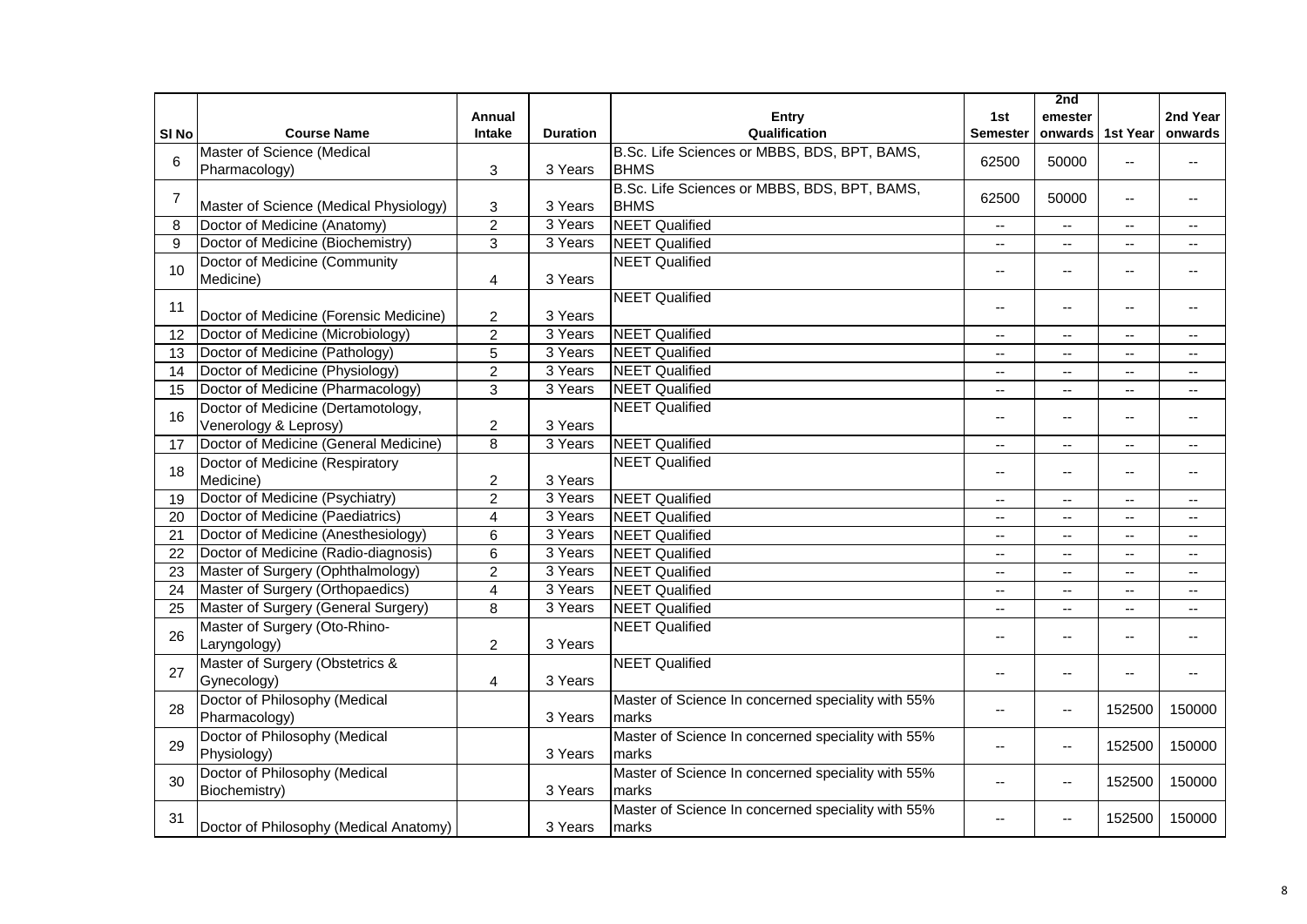|                 |                                                                        | Annual         |                                  |                                                                   | 1st             | 2nd<br>emester           |                | 2nd Year |
|-----------------|------------------------------------------------------------------------|----------------|----------------------------------|-------------------------------------------------------------------|-----------------|--------------------------|----------------|----------|
| SI No           | <b>Course Name</b>                                                     | <b>Intake</b>  | <b>Duration</b>                  | Entry<br>Qualification                                            | <b>Semester</b> | onwards                  | 1st Year       | onwards  |
| 32              | Doctor of Philosophy (Community<br>Medicine)                           |                | 3 Years                          | Master of Science In concerned speciality with 55%<br>marks       | $\sim$          | $\overline{\phantom{a}}$ | 152500         | 150000   |
| 33              | Doctor of Philosophy (Medical<br>Microbiology)                         |                | 3 Years                          | Master of Science In concerned speciality with 55%<br>marks       | $\overline{a}$  | $\overline{a}$           | 152500         | 150000   |
|                 | <b>Faculty of Dental Sciences</b>                                      |                |                                  |                                                                   |                 |                          |                |          |
| -1              | <b>Bachelor of Dental Surgery</b>                                      | 100            | 4 Years+<br>1 Year<br>Internship | <b>NEET Qualified</b>                                             |                 |                          |                |          |
| $\overline{2}$  | Master of Dental Surgery (Conservative<br>Dentistry and Endodontics)   | 6              | 3 Years                          | <b>NEET Qualified</b>                                             |                 |                          |                |          |
| 3               | Master of Dental Surgery (Oral and<br>Maxillofacial Surgery)           | $6\phantom{1}$ | 3 Years                          | <b>NEET Qualified</b>                                             | $-$             | $\overline{a}$           | $-$            |          |
| 4               | Master of Dental Surgery (Oral Medicine<br>and Radiology)              | 6              | 3 Years                          | <b>NEET Qualified</b>                                             | $\sim$          | --                       | $\overline{a}$ | $-$      |
| 5               | Master of Dental Surgery (Oral<br>Pathology and Microbiology)          | $\overline{2}$ | 3 Years                          | <b>NEET Qualified</b>                                             |                 | --                       | --             |          |
| 6               | Master of Dental Surgery (Orthodontics<br>& Dentofacial Orthopedics)   | 6              | 3 Years                          | <b>NEET Qualified</b>                                             |                 | $\overline{a}$           | $-$            |          |
| 7               | Master of Dental Surgery (Paediatric<br>and Preventive Dentistry)      | $6\phantom{1}$ | 3 Years                          | <b>NEET Qualified</b>                                             |                 | $\overline{a}$           | $-$            |          |
| 8               | <b>Master of Dental Surgery</b><br>(Periodontology)                    | 6              | 3 Years                          | <b>NEET Qualified</b>                                             |                 | --                       | $-$            |          |
| 9               | <b>Master of Dental Surgery</b><br>(Prosthodontics and Crown & Bridge) | 6              | 3 Years                          | <b>NEET Qualified</b>                                             |                 | $\overline{a}$           |                |          |
| 10 <sup>°</sup> | Master of Dental Surgery (Public Health<br>Dentistry)                  | $\overline{2}$ | 3 Years                          | <b>NEET Qualified</b>                                             |                 | $\overline{a}$           | $\overline{a}$ |          |
| 11              | Doctor of Philosophy (Oral and<br>Maxillofacial Surgery)               |                | 3 Years                          | Master of Dental Surgery in concerned specialty with<br>55% marks |                 | --                       | 152500         | 150000   |
| 12              | Doctor of Philosophy (Oral Medicine and<br>Radiology)                  |                | 3 Years                          | Master of Dental Surgery in concerned specialty with<br>55% marks |                 | --                       | 152500         | 150000   |
| 13              | Doctor of Philosophy (Orthodontics &<br>Dentofacial Orthopedics)       |                | 3 Years                          | Master of Dental Surgery in concerned specialty with<br>55% marks | $\overline{a}$  | $\overline{\phantom{a}}$ | 152500         | 150000   |
| 14              | Doctor of Philosophy (Paediatric and<br>Preventive Dentistry)          |                | 3 Years                          | Master of Dental Surgery in concerned specialty with<br>55% marks | $-$             | $-$                      | 152500         | 150000   |
| 15              | Doctor of Philosophy (Periodontology)                                  |                | 3 Years                          | Master of Dental Surgery in concerned specialty with<br>55% marks |                 | $-$                      | 152500         | 150000   |
| 16              | Doctor of Philosophy (Conservative<br>Dentistry and Endodontics)       |                | 3 Years                          | Master of Dental Surgery in concerned specialty with<br>55% marks |                 | $\overline{a}$           | 152500         | 150000   |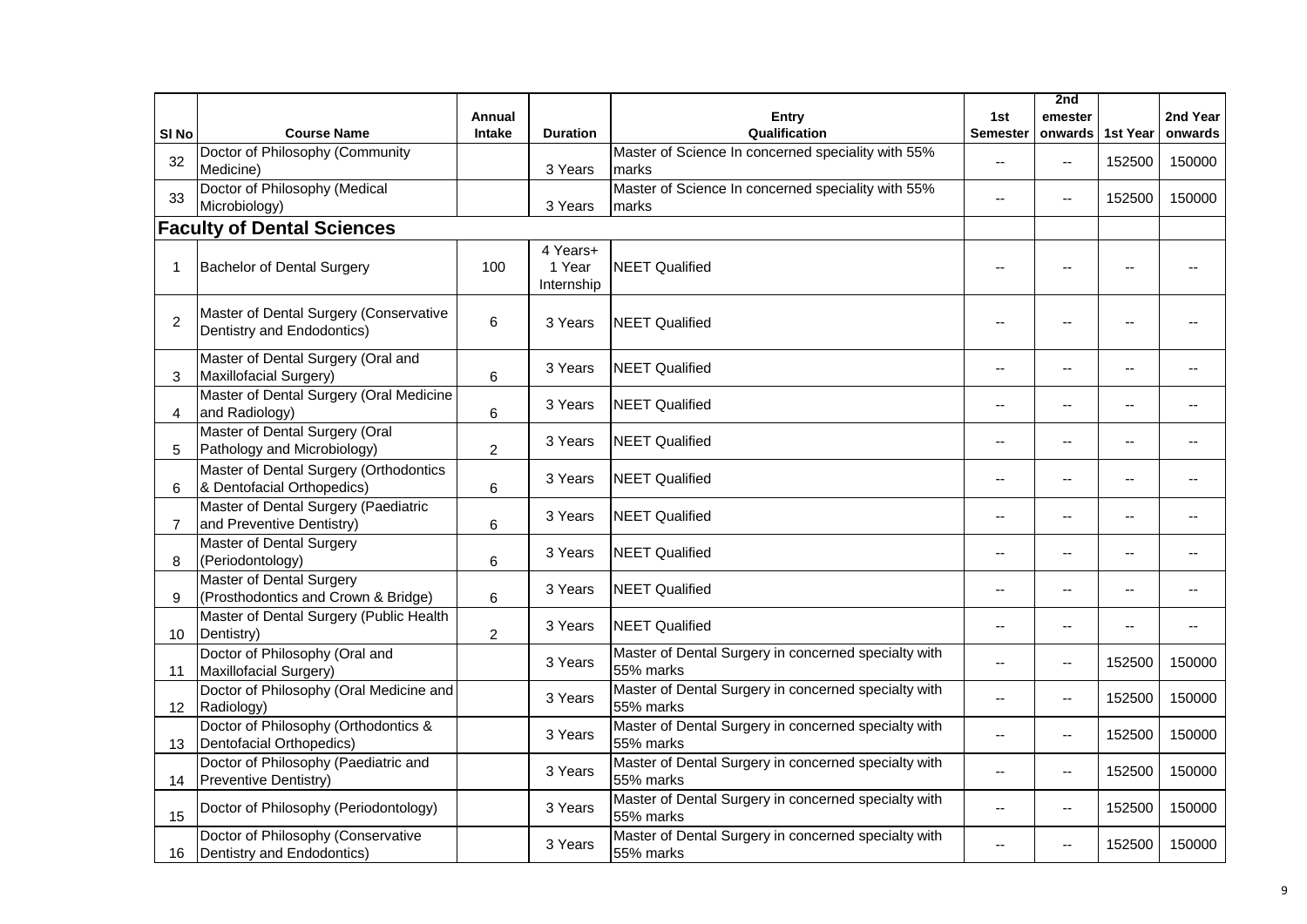|                  |                                                                         | Annual        |                             | <b>Entry</b>                                                                                                | 1st             | 2nd<br>emester           |                          | 2nd Year |
|------------------|-------------------------------------------------------------------------|---------------|-----------------------------|-------------------------------------------------------------------------------------------------------------|-----------------|--------------------------|--------------------------|----------|
| SI <sub>No</sub> | <b>Course Name</b>                                                      | <b>Intake</b> | <b>Duration</b>             | Qualification                                                                                               | <b>Semester</b> | onwards 1st Year         |                          | onwards  |
| 17               | Doctor of Philosophy (Oral Pathology<br>and Microbiology)               |               | 3 Years                     | Master of Dental Surgery in concerned specialty with<br>55% marks                                           | $-$             | $\overline{\phantom{a}}$ | 152500                   | 150000   |
| 18               | Doctor of Philosophy (Public Health<br>Dentistry)                       |               | 3 Years                     | Master of Dental Surgery in concerned specialty with<br>55% marks                                           | $-$             | $\overline{\phantom{a}}$ | 152500                   | 150000   |
| 19               | Doctor of Philosophy (Prosthodontics<br>and Crown & Bridge)             |               | 3 Years                     | Master of Dental Surgery in concerned specialty with<br>55% marks                                           | $\overline{a}$  | $\overline{\phantom{a}}$ | 152500                   | 150000   |
|                  | <b>Faculty of Commerce &amp; Management</b>                             |               |                             |                                                                                                             |                 |                          |                          |          |
| $\mathbf{1}$     | <b>Bachelor of Commerce</b>                                             | 30            | 6                           | Semesters   10+2 with 40% marks                                                                             | 72500           | 60000                    | --                       |          |
| $\overline{2}$   | <b>Bachelor of Business Administration</b><br>(General)                 | 120           | 6                           | Semesters 10+2 with 40% marks                                                                               | 87500           | 75000                    | $\overline{a}$           |          |
| 3                | <b>Bachelor of Business Administration</b><br>(Hospital Administration) | 30            | 6<br>Semesters              | $10+2$ with 40% marks                                                                                       | 87500           | 75000                    | $\overline{a}$           |          |
| 4                | <b>Bachelor of Business Administration</b><br>(Analytics)               | 30            | 6                           | Semesters   10+2 with 40% marks                                                                             | 87500           | 75000                    | --                       | $-$      |
| 5                | Integrated (Master of Business<br>Administration)                       | 60            | 8                           | Semesters   10+2 with 50% marks                                                                             | 100000          | 87500                    | --                       |          |
| 6                | Bachelor of Commerce (Hons.)                                            | 40            | 6                           | Semesters 10+2 with 50% marks                                                                               | 72500           | 60000                    | --                       |          |
| 7                | Master of Business Administration (Dual<br>Specialization)              | 60            | 4                           | Any graduate with 50% marks (45% for a candidate<br>Semesters belonging to reserved category)               | 125000          | 112500                   | $\overline{a}$           |          |
| 8                | Master of Business Administration<br>(Hospital Administration)          | 30            | $\overline{4}$<br>Semesters | Any graduate with 50% marks                                                                                 | 112500          | 100000                   | $\overline{\phantom{a}}$ |          |
| 9                | Doctor of Philosophy (Commerce &<br>Management)                         |               | 3 Years                     | Postgraduate in concerned specialization with atleast<br>55% marks                                          | $-$             | $\mathbf{u}$             | 152500                   | 150000   |
|                  | <b>Faculty of Hotel &amp; Tourism Management</b>                        |               |                             |                                                                                                             |                 |                          |                          |          |
| $\mathbf 1$      | Master of Hotel Management                                              | 10            | $\overline{4}$<br>Semesters | Bachelor or Master degree in any discipline with 45%<br>Imarks                                              | 50000           | 37500                    | --                       |          |
| $\overline{c}$   | Bachelor of Hotel Management                                            | 40            | 8                           | 10+2 with 45% marks (40% marks in case of candidate<br>Semesters belongs to reserved category)              | 100000          | 87500                    | --                       |          |
| 3                | Bachelor of Science (Hospitality<br>Administration)                     | 30            | 6                           | Semesters 10+2 with 40% marks                                                                               | 87500           | 75000                    | $\overline{a}$           |          |
|                  | Doctor of Philosophy (Hospitality &<br>Tourism Management)              | 3             | 3 Years                     | Postgraudate in concerned specialization with atleast<br>55% marks                                          | $\sim$          | $\overline{\phantom{a}}$ | 152500                   | 150000   |
|                  | <b>Faculty of Science</b>                                               |               |                             |                                                                                                             |                 |                          |                          |          |
| -1               | Bachelor of Science (Non Medical)                                       | 30            | 6<br>Semesters              | 10+2 with 45% Marks in Physics, Chemistry &<br>Mathematics OR Chemistry, Botony & Zoology taken<br>together | 57500           | 45000                    |                          |          |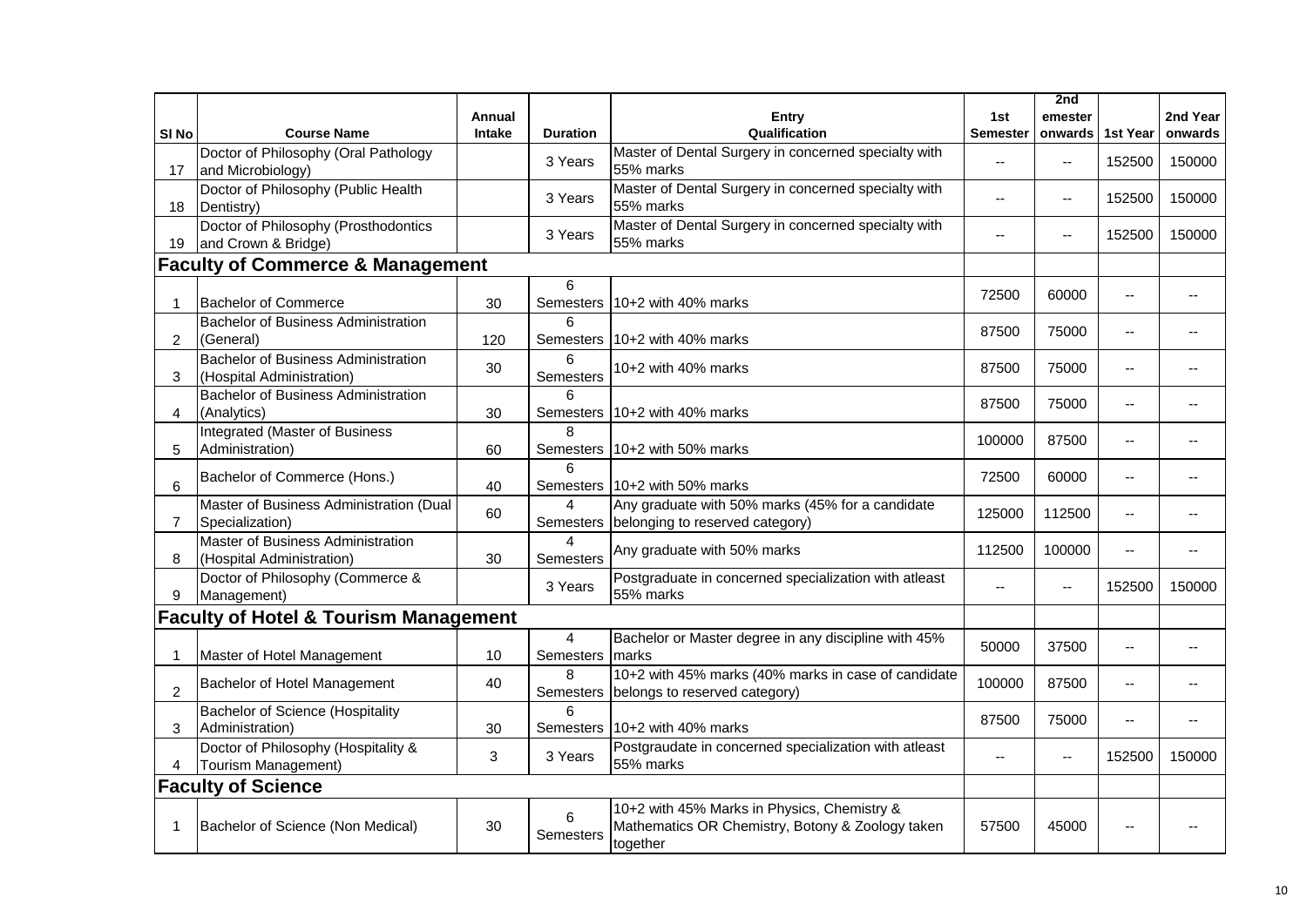|                  |                                                             |               |                      |                                                                                                                                                                     |          | 2nd            |          |          |  |  |
|------------------|-------------------------------------------------------------|---------------|----------------------|---------------------------------------------------------------------------------------------------------------------------------------------------------------------|----------|----------------|----------|----------|--|--|
|                  |                                                             | Annual        |                      | Entry                                                                                                                                                               | 1st      | emester        |          | 2nd Year |  |  |
| SI <sub>No</sub> | <b>Course Name</b>                                          | <b>Intake</b> | <b>Duration</b>      | Qualification                                                                                                                                                       | Semester | onwards        | 1st Year | onwards  |  |  |
| $\overline{2}$   | Bachelor of Science (Hons) (Forensic<br>Science)            | 60            | 6                    | 10+2 with 50% Marks in Physics, Chemistry &<br>Semesters   Biology/Mathematics taken together                                                                       | 62500    | 50000          |          |          |  |  |
| 3                | Master of Science (Physics)                                 | 20            | 4<br>Semesters       | Science graduate with 50% Marks and Physics as one<br>of the subject<br>(45% marks for Haryana State SC/ST)                                                         | 42500    | 30000          |          |          |  |  |
| 4                | Master of Science (Chemistry)                               | 20            | 4<br>Semesters       | Science graduate with 50% Marks and Master of<br>Science as one of the subject<br>(45% marks for Haryana State SC/ST)                                               | 42500    | 30000          |          |          |  |  |
| 5                | Master of Science (Mathematics)                             | 10            | 4<br>Semesters       | Any graduate with 50% Marks and Mathematics as one<br>of the subject<br>(45% marks for Haryana State SC/ST)                                                         | 42500    | 30000          |          |          |  |  |
| 6                | Master of Science (Environmental<br>Science)                | 10            | 4<br>Semesters       | Bachelor of Science (Non Medical/Environmental<br>Science/Life Sciences/Bio Sciences/ Agriculture<br>Science) with 50% Marks (45% marks for Haryana<br>State SC/ST) | 42500    | 30000          |          |          |  |  |
| 7                | Master of Science (Forensic Science)                        | 20            | 4<br>Semesters       | Bachelor of Science(PCM/PCB/AG/Nursing/Forensic<br>Science)/BCA/B. Pharm/B.Tech/Medical Science<br>Graduate with 50% marks (45% marks for Haryana<br>State SC/ST)   | 62500    | 50000          |          |          |  |  |
| 8                | Doctor of Philosophy (Physics)                              |               | 3 Years              | Master of Science In concerned specialization with 55%<br><b>Marks</b>                                                                                              |          | $-$            | 152500   | 150000   |  |  |
| 9                | Doctor of Philosophy (Chemistry)                            |               | 3 Years              | Master of Science In concerned specialization with 55%<br><b>Marks</b>                                                                                              |          | $\overline{a}$ | 152500   | 150000   |  |  |
| 10               | Doctor of Philosophy (Mathematics)                          |               | 3 Years              | Master of Science In concerned specialization with 55%<br><b>Marks</b>                                                                                              |          | $\overline{a}$ | 152500   | 150000   |  |  |
| 11               | Doctor of Philosophy (Environmental<br>Science)             |               | 3 Years              | Postgraduate in Environmental<br>Science/Botany/Zoology/Chemistry/AG with 55% Marks                                                                                 |          |                | 152500   | 150000   |  |  |
| 12               | Doctor of Philosophy (Forensic Science)                     |               | 3 Years              | Postgraduate in Forensic Science/Physics/Chemistry<br>with 55% Marks                                                                                                |          | $-$            | 152500   | 150000   |  |  |
|                  | <b>Faculty of Mass Communication &amp; Media Technology</b> |               |                      |                                                                                                                                                                     |          |                |          |          |  |  |
|                  | Certificate in German                                       | 20            | 1 Semester 10+2 pass |                                                                                                                                                                     | 32500    | $-$            |          |          |  |  |
| 2                | Certificate in French                                       | 20            | 1 Semester 10+2 pass |                                                                                                                                                                     | 32500    | $-$            | --       |          |  |  |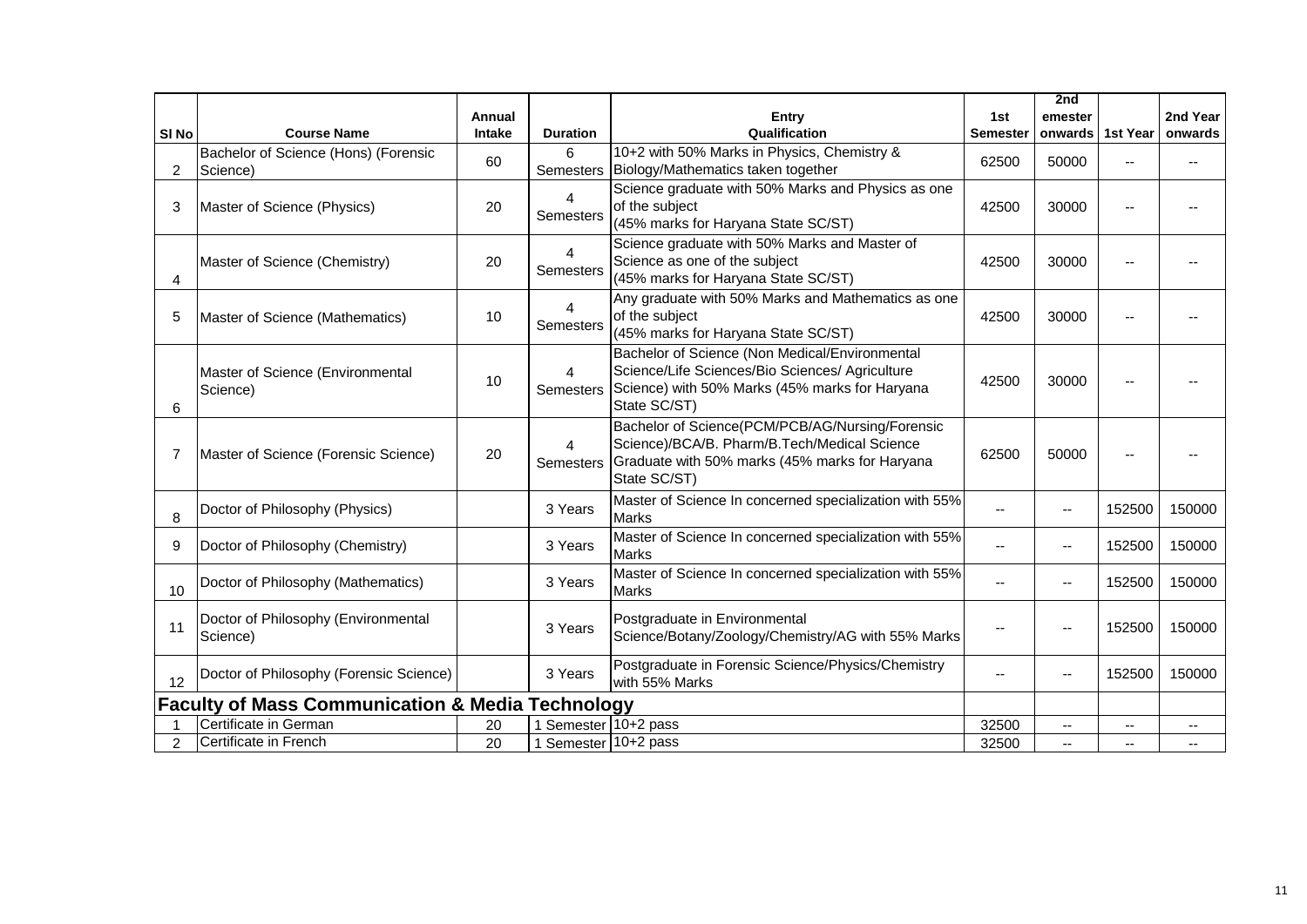|                                                |                                                                                                                                                                                                                                                                  |               |                  |                                                                                                                                                                                                 |                          | 2nd            |                |          |  |  |
|------------------------------------------------|------------------------------------------------------------------------------------------------------------------------------------------------------------------------------------------------------------------------------------------------------------------|---------------|------------------|-------------------------------------------------------------------------------------------------------------------------------------------------------------------------------------------------|--------------------------|----------------|----------------|----------|--|--|
|                                                |                                                                                                                                                                                                                                                                  | Annual        |                  | <b>Entry</b>                                                                                                                                                                                    | 1st                      | emester        |                | 2nd Year |  |  |
| SI <sub>No</sub>                               | <b>Course Name</b>                                                                                                                                                                                                                                               | <b>Intake</b> | <b>Duration</b>  | Qualification                                                                                                                                                                                   | <b>Semester</b>          | onwards        | 1st Year       | onwards  |  |  |
| 3                                              | Bachelor of Arts (Journalism & Mass<br>Communication) [Social Media, SEO &<br>Digital Marketing/Corporate<br>Communications, Event Management &<br>Brand Management/MOJO (Mobile<br>Journalism)/POD Casting, Audiobook<br>Production & Digital Radio Production] | 30            | 6<br>Semesters   | $10+2$ with 45% marks                                                                                                                                                                           | 87500                    | 75000          |                |          |  |  |
| 4                                              | Bachelor of Arts (Hons.) (English)                                                                                                                                                                                                                               | 30            | 6                | Semesters   10+2 with 60% in English                                                                                                                                                            | 52500                    | 40000          | $\overline{a}$ |          |  |  |
| 5                                              | Master of Arts (English)                                                                                                                                                                                                                                         | 10            | 4<br>Semesters   | Any graduate with 65% marks                                                                                                                                                                     | 62500                    | 50000          | $\overline{a}$ |          |  |  |
| 6                                              | Master of Arts (Journalism & Mass<br>Communication)<br>[Television Journalism, Online<br>Journalism & Advertising, Public<br>Relations, Event Management]                                                                                                        | 10            | <b>Semesters</b> | Any graduate with 45% marks                                                                                                                                                                     | 62500                    | 50000          |                |          |  |  |
| $\overline{7}$                                 | Doctor of Philosophy (Journalism &<br>Mass Communication)                                                                                                                                                                                                        |               | 3 Years          | Postgraduate in concerned specialization with atleast<br>55% marks                                                                                                                              |                          | --             | 152500         | 150000   |  |  |
| 8                                              | Doctor of Philosophy (English)                                                                                                                                                                                                                                   |               | 3 Years          | Postgraduate in English with 55% marks                                                                                                                                                          | $- -$                    | $\overline{a}$ | 152500         | 150000   |  |  |
|                                                | <b>Faculty of Law</b>                                                                                                                                                                                                                                            |               |                  |                                                                                                                                                                                                 |                          |                |                |          |  |  |
| $\overline{1}$                                 | Bachelor of Arts and Bachelor of<br>Legislative Law (Hons.)                                                                                                                                                                                                      | 120           | 10               | 10+2 with 45% marks for General candidates, 42% for<br>OBC candidates and 40% for SC/ST candidates (Upper<br>Semesters age should not exceed 22 Years as on 01 August of the<br>admission year) | 92500                    | 80000          |                |          |  |  |
| $\overline{2}$                                 | Bachelor of Business Administration and<br>Bachelor of Legislative Law (Hons.)                                                                                                                                                                                   | 120           | 10<br>Semesters  | 10+2 with 45% marks for General candidates, 42% for<br>OBC candidates and 40% for SC/ST candidates (Upper<br>age should not exceed 22 Years as on 01 August of the<br>admission year)           | 92500                    | 80000          |                |          |  |  |
| 3                                              | Bachelor of Laws [LL. B. (Hons.]                                                                                                                                                                                                                                 | 120           | 6                | Graduation in any stream with 45% marks for General<br>Semesters candidates, 42% for OBC candidates and 40% for<br>SC/ST candidates (Upper age limit is 45 Years)                               | 92500                    | 80000          |                |          |  |  |
| 4                                              | Master of Law                                                                                                                                                                                                                                                    | 40            | $\overline{2}$   | Semesters Graduation in Law                                                                                                                                                                     | 92500                    | 80000          | $\overline{a}$ |          |  |  |
| 5                                              | Doctor of Philosophy (Law)                                                                                                                                                                                                                                       |               | 3 Years          | Master of Law with 55% marks                                                                                                                                                                    | $\overline{\phantom{a}}$ | $\mathbf{L}$   | 152500         | 150000   |  |  |
| <b>Faculty of Engineering &amp; Technology</b> |                                                                                                                                                                                                                                                                  |               |                  |                                                                                                                                                                                                 |                          |                |                |          |  |  |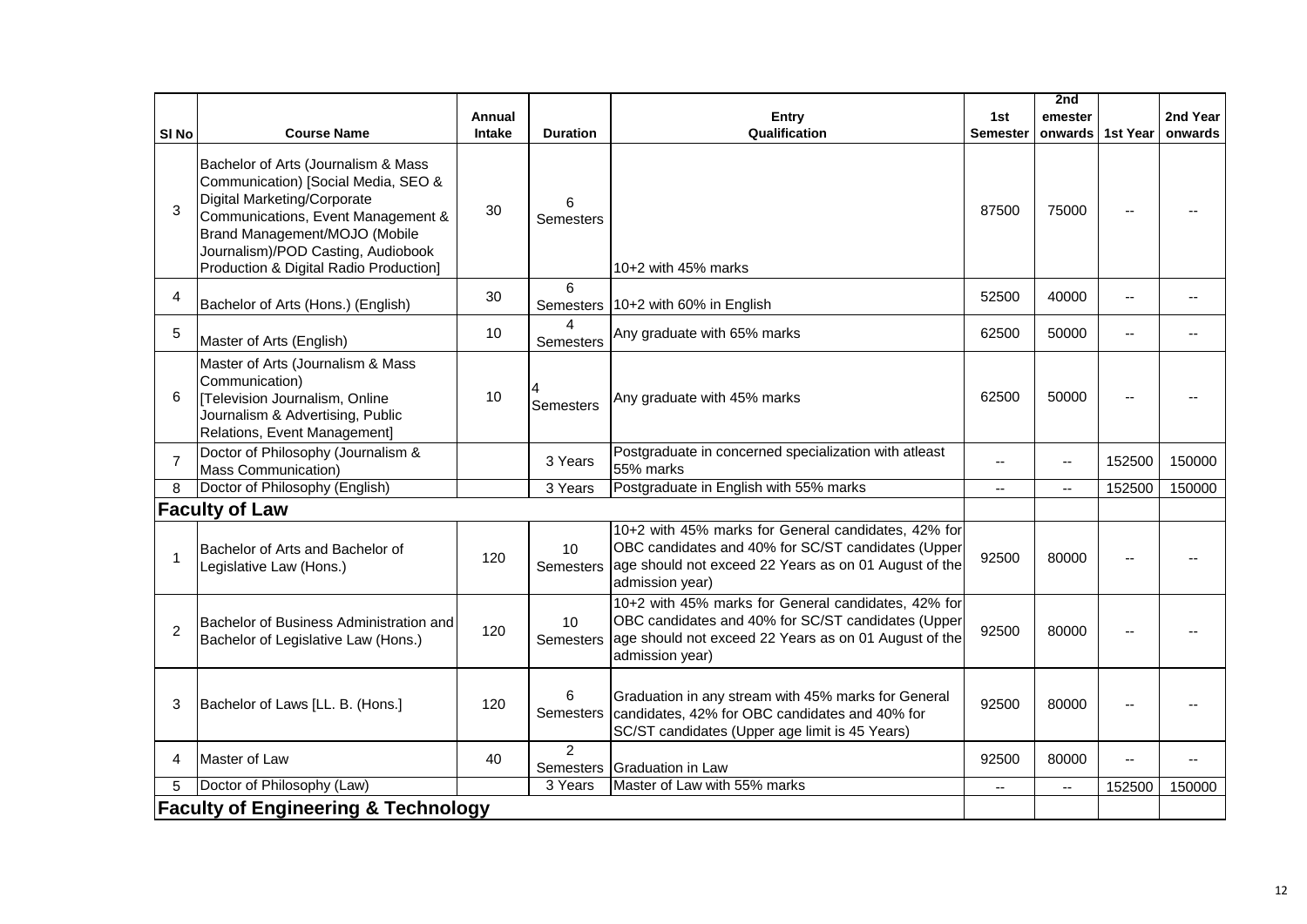|                  |                                                            |        |                       |                                                                                                                                                                                                                                                                                                                                                                                                                                                                                                                                                                                                                                                                                                                                                                                                                                                                                      |                 | 2nd              |          |
|------------------|------------------------------------------------------------|--------|-----------------------|--------------------------------------------------------------------------------------------------------------------------------------------------------------------------------------------------------------------------------------------------------------------------------------------------------------------------------------------------------------------------------------------------------------------------------------------------------------------------------------------------------------------------------------------------------------------------------------------------------------------------------------------------------------------------------------------------------------------------------------------------------------------------------------------------------------------------------------------------------------------------------------|-----------------|------------------|----------|
|                  |                                                            | Annual |                       | <b>Entry</b>                                                                                                                                                                                                                                                                                                                                                                                                                                                                                                                                                                                                                                                                                                                                                                                                                                                                         | 1st             | emester          | 2nd Year |
| SI <sub>No</sub> | <b>Course Name</b>                                         | Intake | <b>Duration</b>       | Qualification                                                                                                                                                                                                                                                                                                                                                                                                                                                                                                                                                                                                                                                                                                                                                                                                                                                                        | <b>Semester</b> | onwards 1st Year | onwards  |
| -1               | Bachelor of Technology (Computer<br>Science & Engineering) | 120    | 8<br>Semesters        | $10+2$<br>Passed<br>examination<br>with<br>Physics/Mathematics/Chemistry/ Computer<br>Science/<br>Electronics/<br>Information<br>Technology/<br>Biology/<br>Informatics<br>Practices/ Biotechnology/<br>Technical<br>Vocational subject/ Agriculture/ Engineering Graphics/<br>Business Studies/Entrepreneurship.(Any of the three)<br>Obtained at least 45% marks (40% marks in case of<br>candidates belonging to reserved category) in the<br>above subjects taken together. OR Passed min. 3<br>years Diploma examination with at least 45% marks<br>(40% marks in case of candidates belonging to<br>reserved category) subject to vacancies in the First<br>Year, in case the vacancies at lateral entry are<br>exhausted.                                                                                                                                                     | 102500          | 90000            |          |
| 2                | Bachelor of Technology (Mechanical<br>Engineering)         | 30     | 8<br><b>Semesters</b> | 10+2 with 45% Marks (40% marks in case of candidate<br>belongs to reserved category) with Physics and<br>Mathematics as compulsory subjects along with any<br>one out of Chemistry/Biotechnology/Biology/Technical<br>Vocational<br>Subject/Computer<br>Science/Information<br>Technology/Informatics<br>Practices/Agriculture/Engineering<br>Graphics/Business<br><b>Studies</b><br>LATERAL ENTRY : Diploma with at least 45% marks<br>(40% marks in case of candidate belonging to reserved<br>category) in appropriate branch of Engineering &<br>Technology OR Bachelor of Science with 45% marks<br>and passed Mathematics at the level of 10+2 OR<br>Bachelor of Science stream with condition to pass<br>Engineering<br>Graphics/Engineering<br>Drawing/Engineering Mechanics of First Year in the<br>Second Year of study OR C. Voc. stream in the same<br>or allied sector. | 82500           | 70000            |          |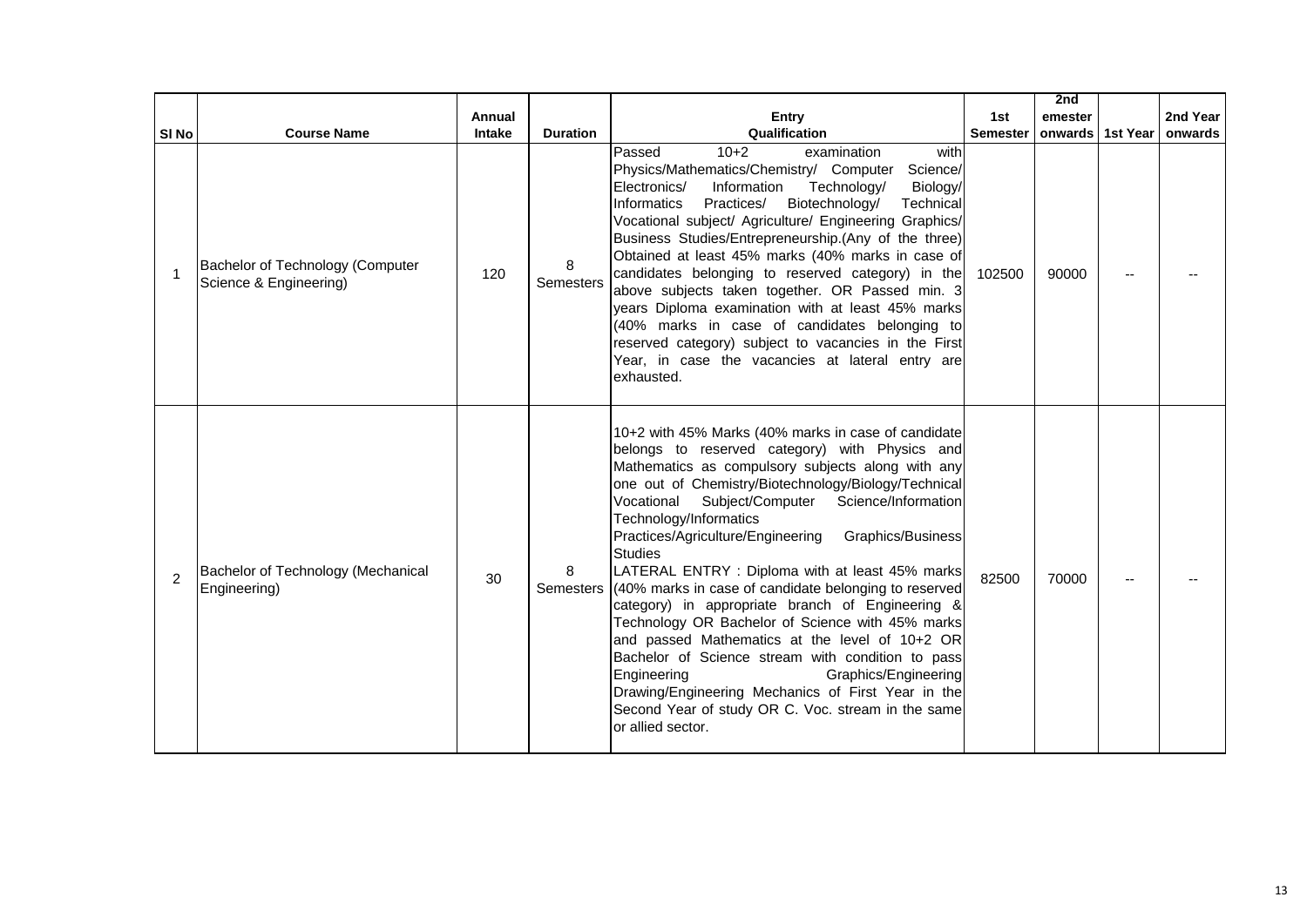|                  |                                                                     |        |                 |                                                                                                                                                                                                                                                                                                                                                                                                                                                                                                                                                                                                                                                                                                                                                                                                                                                                                       |                 | 2nd                |          |
|------------------|---------------------------------------------------------------------|--------|-----------------|---------------------------------------------------------------------------------------------------------------------------------------------------------------------------------------------------------------------------------------------------------------------------------------------------------------------------------------------------------------------------------------------------------------------------------------------------------------------------------------------------------------------------------------------------------------------------------------------------------------------------------------------------------------------------------------------------------------------------------------------------------------------------------------------------------------------------------------------------------------------------------------|-----------------|--------------------|----------|
|                  |                                                                     | Annual |                 | Entry                                                                                                                                                                                                                                                                                                                                                                                                                                                                                                                                                                                                                                                                                                                                                                                                                                                                                 | 1st             | emester            | 2nd Year |
| SI <sub>No</sub> | <b>Course Name</b>                                                  | Intake | <b>Duration</b> | Qualification                                                                                                                                                                                                                                                                                                                                                                                                                                                                                                                                                                                                                                                                                                                                                                                                                                                                         | <b>Semester</b> | onwards   1st Year | onwards  |
| 3                | Bachelor of Technology (Civil<br>Engineering)                       | 30     | 8<br>Semesters  | 10+2 with 45% Marks (40% marks in case of candidate<br>belongs to reserved category) with Physics and<br>Mathematics as compulsory subjects along with any<br>one out of Chemistry/Biotechnology/Biology/Technical<br>Subject/Computer<br>Science/Information<br>Vocational<br>Technology/Informatics<br>Practices/Agriculture/Engineering<br>Graphics/Business<br><b>Studies</b><br>LATERAL ENTRY : Diploma with at least 45% marks<br>(40% marks in case of candidate belonging to reserved<br>category) in appropriate branch of Engineering &<br>Technology OR Bachelor of Science with 45% marks<br>and passed Mathematics at the level of 10+2 OR<br>Bachelor of Science stream with condition to pass<br>Engineering<br>Graphics/Engineering<br>Drawing/Engineering Mechanics of First Year in the<br>Second Year of study OR C. Voc. stream in the same<br>or allied sector.  | 82500           | 70000              |          |
| $\overline{4}$   | Bachelor of Technology (Electronics &<br>Communication Engineering) | 30     | 8<br>Semesters  | 10+2 with 45% Marks (40% marks in case of candidate<br>belongs to reserved category) with Physics and<br>Mathematics as compulsory subjects along with any<br>one out of Chemistry/Biotechnology/ Biology/Technical<br>Vocational<br>Subject/Computer Science/Information<br>Technology/Informatics<br>Practices/<br>Agriculture/<br><b>Engineering Graphics/Business Studies</b><br>LATERAL ENTRY : Diploma with at least 45% marks<br>(40% marks in case of candidate belonging to reserved)<br>category) in appropriate branch of Engineering &<br>Technology OR Bachelor of Science with 45% marks<br>and passed Mathematics at the level of 10+2 OR<br>Bachelor of Science stream with condition to pass<br>Engineering<br>Graphics/Engineering<br>Drawing/Engineering Mechanics of First Year in the<br>Second Year of study OR C. Voc. stream in the same<br>or allied sector. | 82500           | 70000              |          |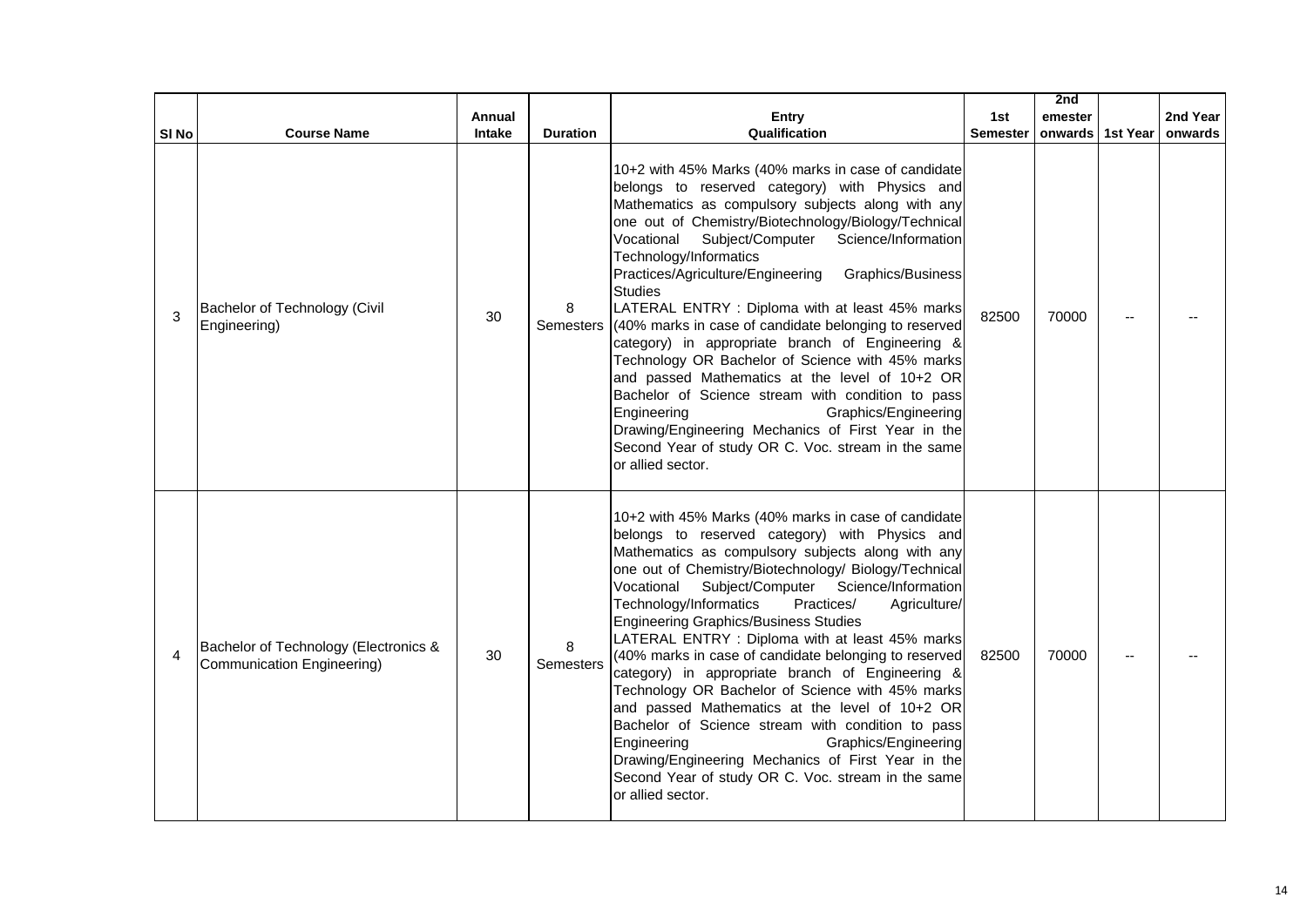|       |                                                                                      |        |                             |                                                                                                                                                                                                                                                                                                                                                                                                                                                                                                                                                                                                                                                                                                                                                                                                                                                                                      |                 | 2nd     |          |          |
|-------|--------------------------------------------------------------------------------------|--------|-----------------------------|--------------------------------------------------------------------------------------------------------------------------------------------------------------------------------------------------------------------------------------------------------------------------------------------------------------------------------------------------------------------------------------------------------------------------------------------------------------------------------------------------------------------------------------------------------------------------------------------------------------------------------------------------------------------------------------------------------------------------------------------------------------------------------------------------------------------------------------------------------------------------------------|-----------------|---------|----------|----------|
|       |                                                                                      | Annual |                             | <b>Entry</b>                                                                                                                                                                                                                                                                                                                                                                                                                                                                                                                                                                                                                                                                                                                                                                                                                                                                         | 1st             | emester |          | 2nd Year |
| SI No | <b>Course Name</b>                                                                   | Intake | <b>Duration</b>             | Qualification                                                                                                                                                                                                                                                                                                                                                                                                                                                                                                                                                                                                                                                                                                                                                                                                                                                                        | <b>Semester</b> | onwards | 1st Year | onwards  |
| 4     | Bachelor of Technology (Electricals &<br>Electroniucs Engineering)                   | 30     | 8<br><b>Semesters</b>       | 10+2 with 45% Marks (40% marks in case of candidate<br>belongs to reserved category) with Physics and<br>Mathematics as compulsory subjects along with any<br>one out of Chemistry/Biotechnology/Biology/Technical<br>Subject/Computer<br>Science/Information<br>Vocational<br>Technology/Informatics<br>Practices/Agriculture/Engineering<br>Graphics/Business<br><b>Studies</b><br>LATERAL ENTRY : Diploma with at least 45% marks<br>(40% marks in case of candidate belonging to reserved<br>category) in appropriate branch of Engineering &<br>Technology OR Bachelor of Science with 45% marks<br>and passed Mathematics at the level of 10+2 OR<br>Bachelor of Science stream with condition to pass<br>Engineering<br>Graphics/Engineering<br>Drawing/Engineering Mechanics of First Year in the<br>Second Year of study OR C. Voc. stream in the same<br>or allied sector. | 82500           | 70000   |          |          |
| 6     | <b>Bachelor of Computer Applications</b><br>(Cloud Computing)                        | 60     | 6<br>Semesters              | $10+2$ pass                                                                                                                                                                                                                                                                                                                                                                                                                                                                                                                                                                                                                                                                                                                                                                                                                                                                          | 77500           | 65000   |          |          |
| 7     | Bachelor of Computer Applications<br>(Artificial Intelligence & Machine<br>Learning) | 60     | 6<br>Semesters              | $10+2$ pass                                                                                                                                                                                                                                                                                                                                                                                                                                                                                                                                                                                                                                                                                                                                                                                                                                                                          | 77500           | 65000   |          |          |
| 8     | Master of Computer Applications                                                      | 30     | 4<br>Semesters              | Passed BCA/Bachelor Degree in Computer Science<br>Engineering or equivalent OR Bachelor of Science/B.<br>Com./ BA with mathematics at 10+2 level or at<br>graduation level with 50% marks (45% marks for<br>candidate belonging to reserved category)                                                                                                                                                                                                                                                                                                                                                                                                                                                                                                                                                                                                                                | 52500           | 40000   |          |          |
| 9     | Master of Technology (Civil<br>Engineering)                                          | 36     | $\overline{4}$<br>Semesters | Bachelor's Degree or equivalent in the relevant field<br>with 50% marks (45% marks in case candidate<br>belonging to reserved category)                                                                                                                                                                                                                                                                                                                                                                                                                                                                                                                                                                                                                                                                                                                                              | 52500           | 40000   |          |          |
| 10    | Master of Technology (Computer<br>Science & Engineering)                             | 18     | 4<br>Semesters              | Bachelor's Degree or equivalent in the relevant field<br>with 50% marks (45% marks in case candidate<br>belonging to reserved category)                                                                                                                                                                                                                                                                                                                                                                                                                                                                                                                                                                                                                                                                                                                                              | 52500           | 40000   |          |          |
| 11    | Master of Technology (Electronics &<br>Communication Engineering)                    | 18     | 4<br>Semesters              | Bachelor's Degree or equivalent in the relevant field<br>with 50% marks (45% marks in case candidate<br>belonging to reserved category)                                                                                                                                                                                                                                                                                                                                                                                                                                                                                                                                                                                                                                                                                                                                              | 52500           | 40000   |          |          |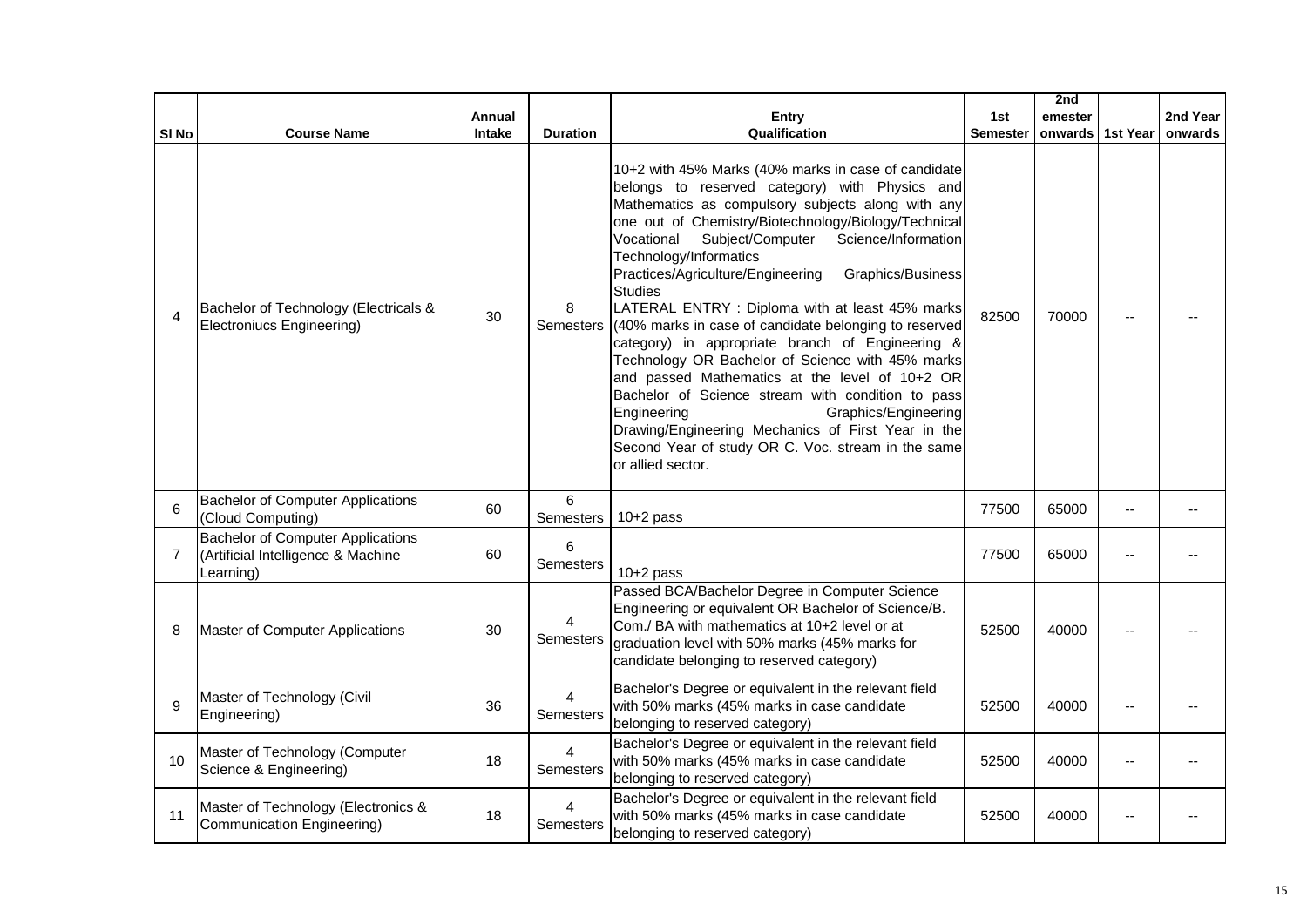|                  |                                                                       |        |                 |                                                                                                                                                                                                                                         |                          | 2nd                                           |          |          |
|------------------|-----------------------------------------------------------------------|--------|-----------------|-----------------------------------------------------------------------------------------------------------------------------------------------------------------------------------------------------------------------------------------|--------------------------|-----------------------------------------------|----------|----------|
|                  |                                                                       | Annual |                 | Entry                                                                                                                                                                                                                                   | 1st                      | emester                                       |          | 2nd Year |
| SI <sub>No</sub> | <b>Course Name</b>                                                    | Intake | <b>Duration</b> | Qualification                                                                                                                                                                                                                           | <b>Semester</b>          | onwards                                       | 1st Year | onwards  |
| 12               | Master of Technology (Mechanical<br>Engineering)                      | 18     | Same            | Bachelor's Degree or equivalent in the relevant field<br>with 50% marks (45% marks in case candidate<br>belonging to reserved category)                                                                                                 | 52500                    | 40000                                         |          |          |
| 13               | Doctor of Philosophy (Computer<br>Science and Engineering)            |        | 3 Years         | Master of Technology in concerned specialization with<br>55% marks                                                                                                                                                                      | $\overline{a}$           | --                                            | 152500   | 150000   |
| 14               | Doctor of Philosophy (Electronics and<br>Communication Engineering)   |        | 3 Years         | Master of Technology in concerned specialization with<br>55% marks                                                                                                                                                                      | $-$                      | $\overline{\phantom{m}}$                      | 152500   | 150000   |
| 15               | Doctor of Philosophy (Mechanical<br>Engineering)                      |        | 3 Years         | Master of Technology in concerned specialization with<br>55% marks                                                                                                                                                                      |                          | $\mathord{\hspace{1pt}\text{--}\hspace{1pt}}$ | 152500   | 150000   |
| 16               | Doctor of Philosophy (Civil Engineering)                              |        | 3 Years         | Master of Technology in concerned specialization with<br>55% marks                                                                                                                                                                      |                          | $\sim$ $\sim$                                 | 152500   | 150000   |
|                  | <b>Faculty of Education</b>                                           |        |                 |                                                                                                                                                                                                                                         |                          |                                               |          |          |
|                  | <b>Master of Education</b>                                            | 50     | 4<br>Semesters  | Must have B. Ed./BA B.Ed./Bachelor of Science B.<br>Ed./B.EI.Ed./D.EI.Ed. (with undergraduate degree) with<br>50% marks                                                                                                                 | 50000                    | 37500                                         |          |          |
|                  | <b>Bachelor of Education</b>                                          | 100    | 4<br>Semesters  | Degree and/or Mastger's<br>Bachelor's<br>Degree in<br>Science/Social Sciences/Humanities with 50% marks<br><b>OR</b><br>Bachelor's in Engineering or Technololgy<br>with<br>specialization in Science and Mathematics with 55%<br>marks | 50000                    | 37500                                         |          |          |
| 3                | B. Ed. (Special Education - Hearing<br>Impairment)                    | 30     | 4<br>Semesters  | BA/Bachelor of Science/B.Com with minimum 50%<br>minimum marks and OBC/SC/ST 45% minimum marks                                                                                                                                          | 42500                    | 30000                                         |          |          |
| 4                | B. Ed. (Special Education - Intellectual<br>Disability)               | 30     | 4<br>Semesters  | BA/Bachelor of Science/B.Com with minimum 50%<br>minimum marks and OBC/SC/ST 45% minimum marks                                                                                                                                          | 42500                    | 30000                                         |          |          |
| 5                | D. Ed. (Special Education - Hearing<br>Impairment)                    | 35     | 2 Years         | 10+2 pass with minimum 50% marks                                                                                                                                                                                                        | 42500                    | 30000                                         |          |          |
| 6                | D. Ed. (Special Education - Intellectual<br>Developmental Disability) | 35     | 2 Years         | 10+2 pass with minimum 50% marks and 45% in case<br>of candidate belongs to SC/ST/PwD Categories                                                                                                                                        | 42500                    | 30000                                         | --       |          |
|                  | Doctor of Philosophy (Education)                                      |        | 3 Years         | Postgraduate in Education with 55% marks                                                                                                                                                                                                | $\overline{\phantom{a}}$ | $\overline{\phantom{a}}$                      | 152500   | 150000   |
|                  | <b>Faculty of Agricultural Sciences</b>                               |        |                 |                                                                                                                                                                                                                                         |                          |                                               |          |          |
|                  | Bachelor of Science (Hons.)<br>(Agriculture)                          | 60     | 8<br>Semesters  | $10+2$ with<br>45% marks in Physics,<br>Chemistry,<br>Biology/Mathematics taken together or Agriculture<br>Stream                                                                                                                       | 87500                    | 75000                                         |          |          |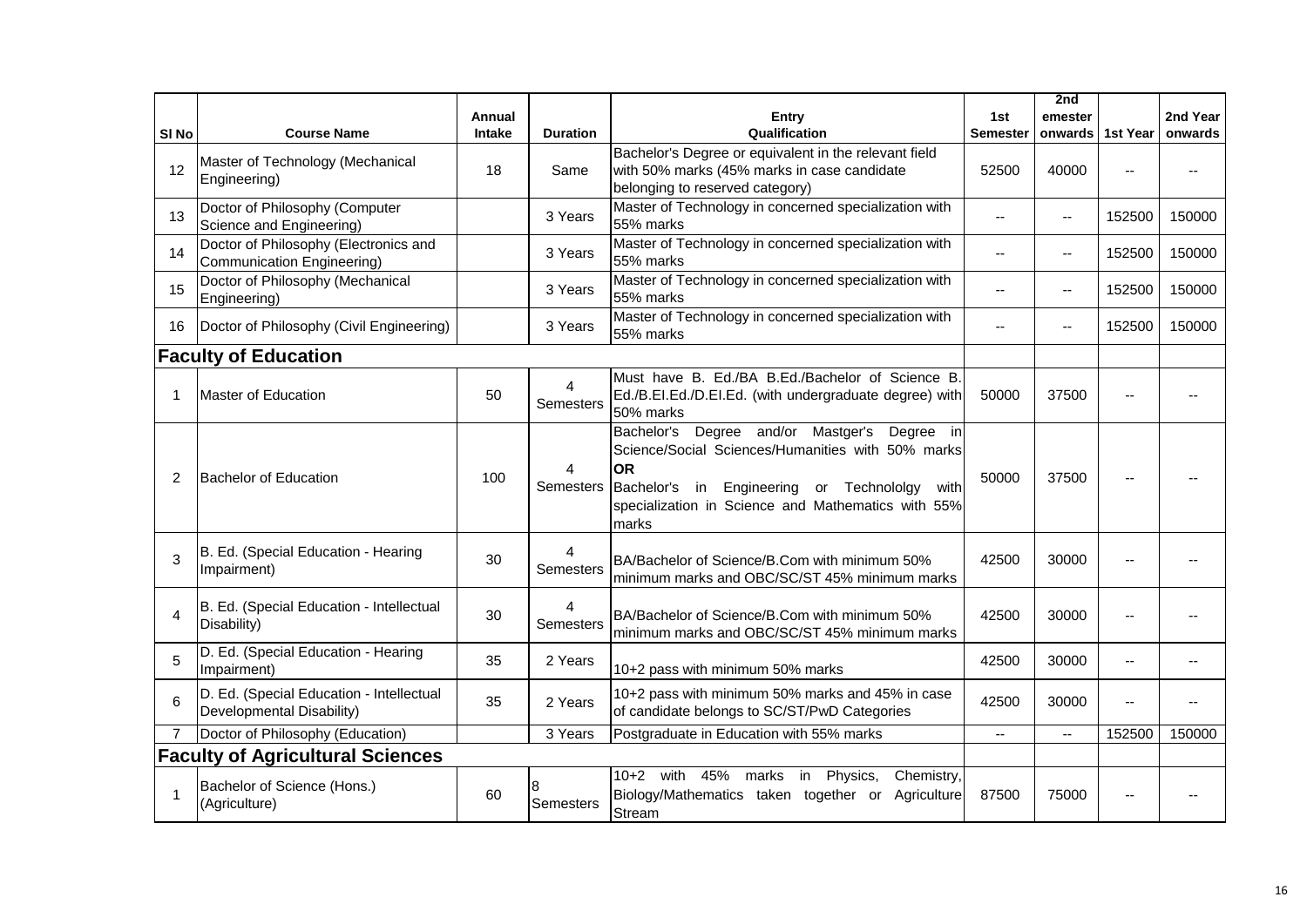|                                        |                                                                                                                                                                        |        |                 |                                                                                                                                                                                                                                                                                                                                                                                                                                                                                                                                                                                 |                 | 2nd     |          |          |
|----------------------------------------|------------------------------------------------------------------------------------------------------------------------------------------------------------------------|--------|-----------------|---------------------------------------------------------------------------------------------------------------------------------------------------------------------------------------------------------------------------------------------------------------------------------------------------------------------------------------------------------------------------------------------------------------------------------------------------------------------------------------------------------------------------------------------------------------------------------|-----------------|---------|----------|----------|
|                                        |                                                                                                                                                                        | Annual |                 | <b>Entry</b>                                                                                                                                                                                                                                                                                                                                                                                                                                                                                                                                                                    | 1st             | emester |          | 2nd Year |
| SI <sub>No</sub>                       | <b>Course Name</b>                                                                                                                                                     | Intake | <b>Duration</b> | Qualification                                                                                                                                                                                                                                                                                                                                                                                                                                                                                                                                                                   | <b>Semester</b> | onwards | 1st Year | onwards  |
| $\overline{2}$                         | Master of Science in Agriculture<br>[Agronomy/Plant Pathology/Horticulture<br>(Fruit Science & Vegetable<br>Science)/Entomology/Agriculture<br>Extension/Soil Science] | 20     | Semesters       | Bachelor of Science in Agriculture/Bachelor of Science<br>(Hons.) Agriculture/Bachelor of Science (Hons.)<br>Horticulture with 55% marks                                                                                                                                                                                                                                                                                                                                                                                                                                        | 87500           | 75000   |          |          |
| 3                                      | Doctor of Philosophy (Agricultural<br>Sciences) [Agronomy/Soil<br>Science/Genetic & Plant<br>Breeding/Horticulture]                                                    |        | 3 Years         | Masters' in Agricultural Sciences with 55% marks                                                                                                                                                                                                                                                                                                                                                                                                                                                                                                                                |                 |         | 152500   | 150000   |
| <b>Faculty of Fashion &amp; Design</b> |                                                                                                                                                                        |        |                 |                                                                                                                                                                                                                                                                                                                                                                                                                                                                                                                                                                                 |                 |         |          |          |
| 1                                      | Bachelor of Design<br>[Apparel & Lifestyle Products]                                                                                                                   | 30     | 8<br>Semesters  | 10+2 with 45% marks (40% in case of candidate<br>belonging to reserve category)<br>Lateral entry to Second Year : Candidate who have<br>passed minimum 3 years Diploma after 10th and 1<br>or more years after 10+2 with 40% marks (35% in<br>case of SC/ST students only) or equivalent in any<br><b>Art/Painting/Applied</b><br>branch<br><b>of</b><br><b>Fine</b><br><b>ARt/Sculpture/Fashion</b><br>&<br><b>Apparel</b><br>Design/Craft/Mass Media/Photography/Advertising/<br>Graphics/Animations etc or other relevant or allied<br>fine arts and fashion design subjects | 87500           | 75000   |          |          |
|                                        | Master of Design                                                                                                                                                       | 10     | Semesters       | Bachelor degree in Fashion<br>Design/Textile/Craft/Interior/Communication<br>Design/Art/Fine Art/Mass Comm./Fashion<br>Merchandising etc., or any other related equivalent<br>degree with 45% marks (40% for SC/ST candidates)                                                                                                                                                                                                                                                                                                                                                  | 87500           | 75000   |          |          |
| 3                                      | <b>Business</b><br>Administration<br>Masster of<br>(Fashion Management)                                                                                                | 10     | Same            | Bachelor degree in any discipline with 50% marks (45%<br>for SC/ST candidates) or equivalent qualification                                                                                                                                                                                                                                                                                                                                                                                                                                                                      | 87500           | 75000   |          |          |